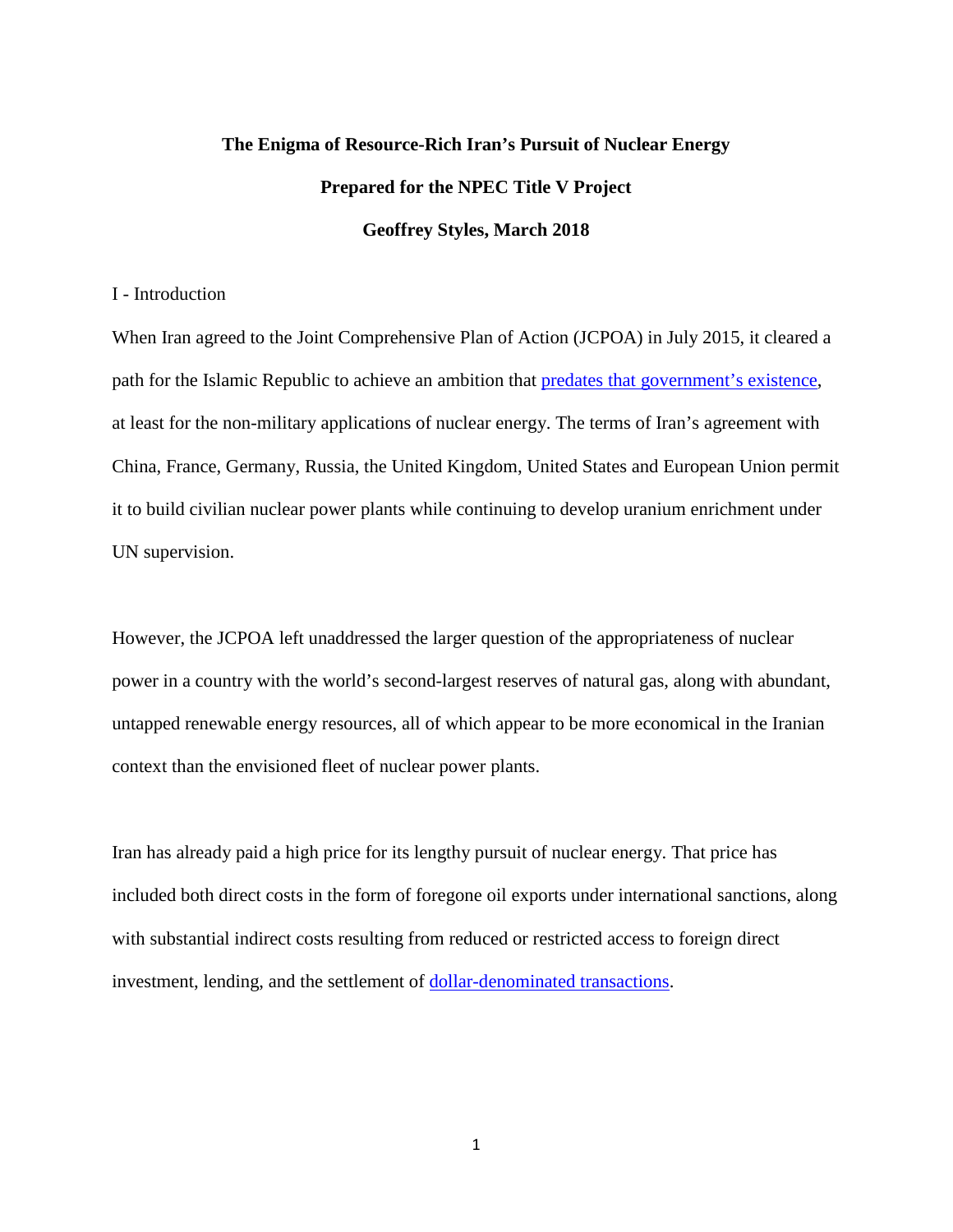The Iranian nuclear program attracted international scrutiny from its inception, particularly in light of Iran's decision to pursue not just the deployment of nuclear power plants, but of the nuclear fuel cycle starting with enrichment. Over many years, intelligence gathered by the US and other nations raised concerns that Iran's nuclear ambitions extended beyond civilian applications to include the development of a nuclear weapons capability. These suspicions were bolstered by periodic discoveries of undeclared nuclear facilities such as the [Arak heavy water](http://www.nti.org/learn/facilities/177/)  [reactor](http://www.nti.org/learn/facilities/177/) and [Natanz uranium enrichment plant in 2002](http://www.economist.com/node/14529841) and the underground enrichment facility at Fordow [in 2009.](https://www.reuters.com/article/us-nuclear-iran-fordow-plant/factbox-irans-fordow-plant-idUSBRE84N0MB20120524)

The prospect of Iran becoming a nuclear weapons state alarmed the international community and prompted successive rounds of increasingly strict United Nations sanctions, [beginning in 2006.](https://www.cfr.org/backgrounder/international-sanctions-iran) At their most restrictive point, the sanctions targeted Iran's oil industry and oil exports, the country's principle source of foreign exchange and the engine of its economy. Other sectors and designated groups were also affected, including entities closely linked with the economic [interests of Iran's leadership.](https://www.wsj.com/articles/hit-ayatollah-khamenei-in-his-pocketbook-1516666405)

From late 2011 the combination of US and UN sanctions had a severe effect on Iran. As seen in Figure 1 below, the Iranian economy contracted in three of the four years the strictest sanctions were in place. During this period the country significantly **underperformed** the broader Middle East and North Africa region, which otherwise enjoyed steady, moderate growth.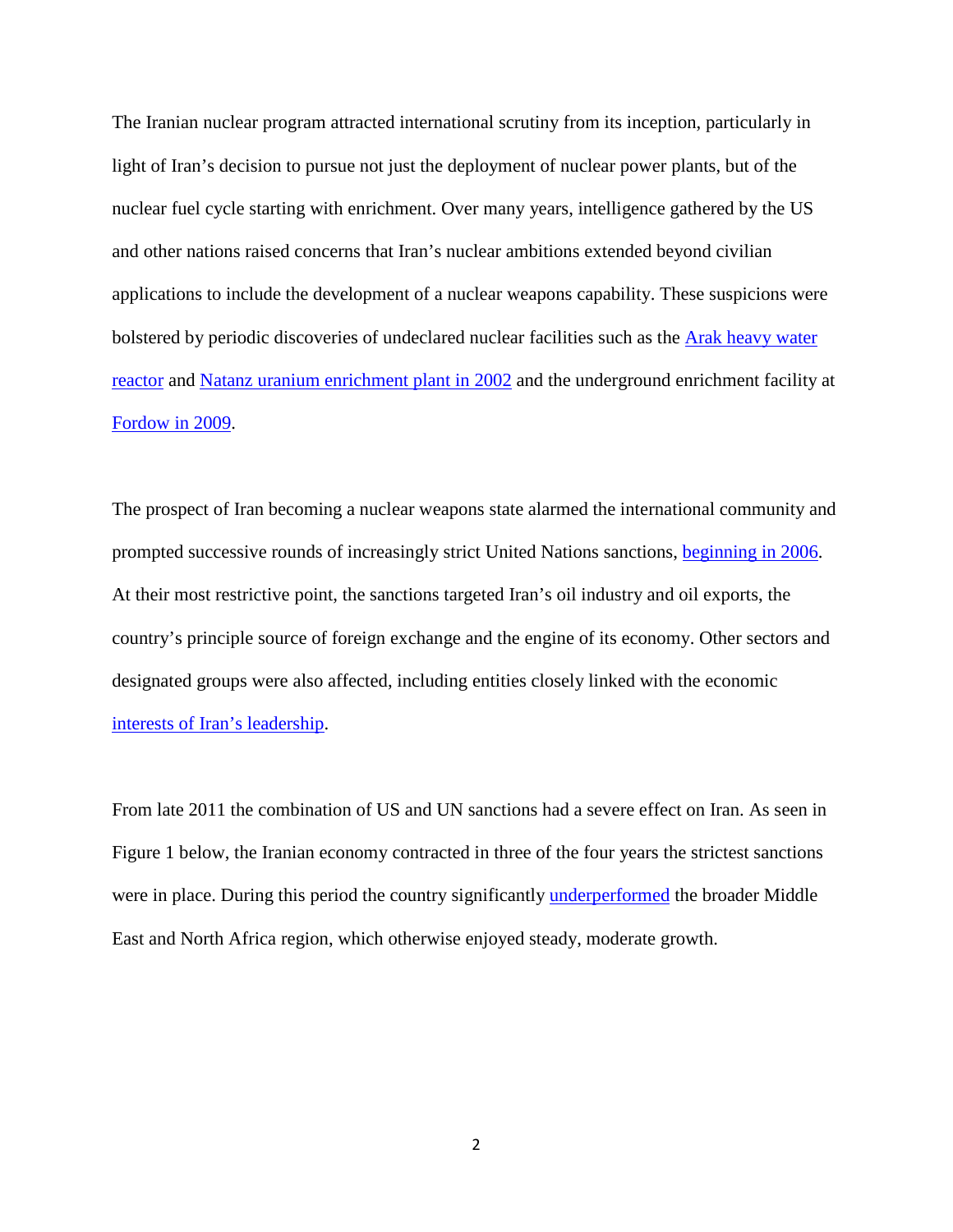

Considering only the impact on Iran's global sales of crude oil, its oil exports were cut by around 1.3 [million barrels per day.](https://fas.org/sgp/crs/mideast/RS20871.pdf) An accurate estimate of total foregone oil profits on these volumes is impractical, since some of this oil was produced and stored for later sale, while other production was shut in, some of which may have been lost permanently. However, as reported by [OPEC,](http://www.opec.org/opec_web/static_files_project/media/downloads/publications/ASB2016.pdf) the cumulative reduction in Iran's oil revenues in 2012-15, compared to 2011, came to \$215 billion. Even after excluding the portion of that attributable to lower international oil prices in 2014 and 2015, the cost to Iran's economy still exceeded \$175 billion, equivalent to around 5 months of current GDP.

Nor were sanctions the only pressure exerted on Iran in conjunction with its nuclear program. From the mid-2000s until 2013's ["Joint Plan of Action"](https://www.armscontrol.org/Implementation-of-the-Joint-Plan-of-Action-At-A-Glance), nuclear negotiations with Iran ebbed and flowed without a clear prospect of reaching resolution. The determination of the Iranian government not to give up or sharply constrain the activities in question fueled speculated that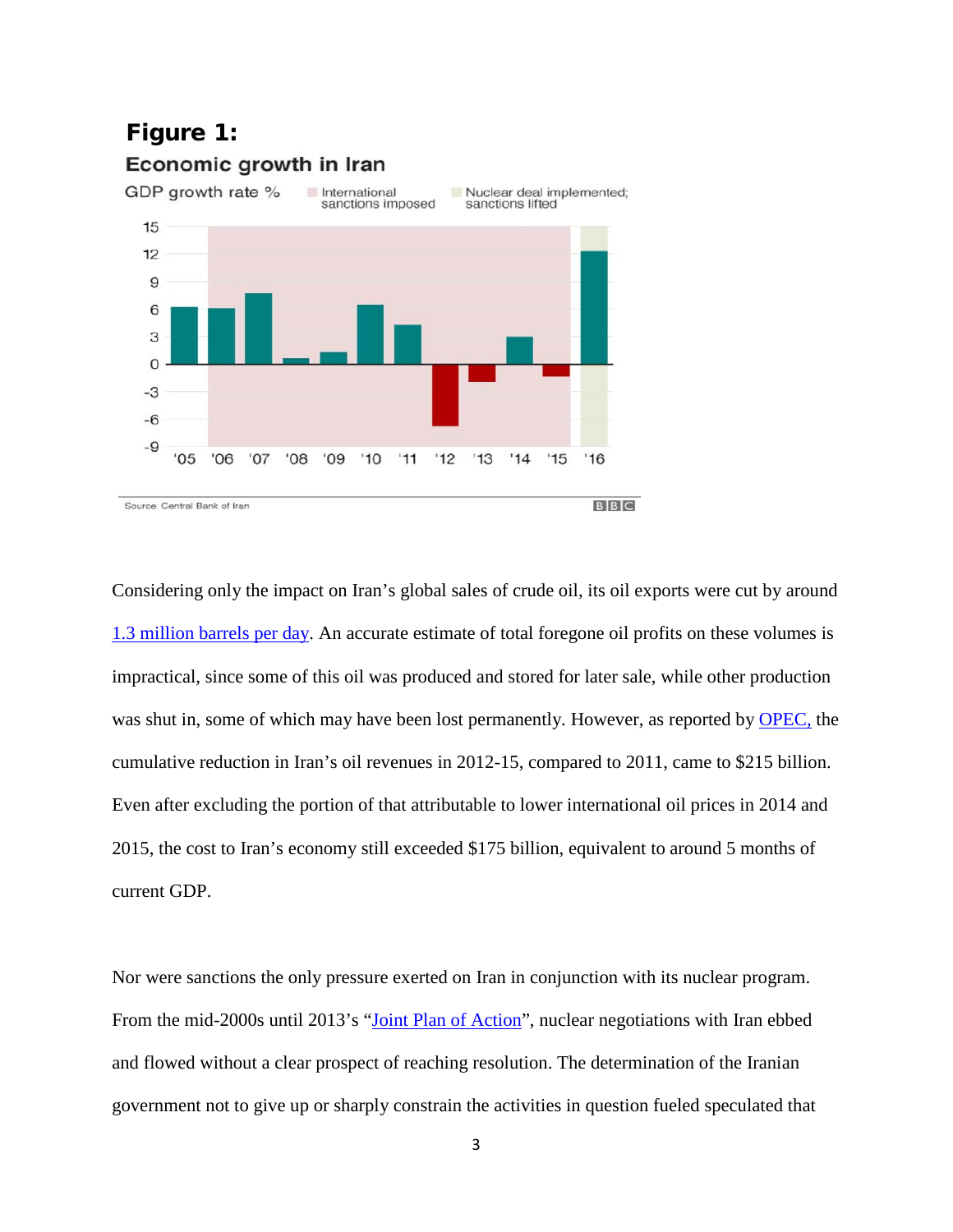Iran's nuclear ambitions could only be curbed through [military strikes,](http://www.nytimes.com/2006/01/22/weekinreview/why-not-a-strike-on-iran.html) whether by the US, an international coalition, or regional powers. This prospect appeared sufficiently likely to influence global oil markets by means of an ["Iran risk premium"](https://blogs.wsj.com/marketbeat/2011/11/08/nymex-crude-gushing-toward-100-partly-because-of-iran/) that helped to push oil prices above \$100 per barrel on their way to an all-time high of \$148 in 2008.

Iran's agreement in 2015 finally to limit its efforts, particularly with regard to enrichment, has been rewarded with the lifting of the nuclear-specific sanctions on the oil and gas industry along with many of those affecting other sectors. Some sanctions related to other aspects of Iran's policies and regional actions remain in place, but commercial ties, particularly with European countries and companies, have rebounded. Foreign Direct Investment [increased to \\$12 billion](https://www.ft.com/content/b6994c78-36f3-11e7-bce4-9023f8c0fd2e?desktop=true&segmentId=7c8f09b9-9b61-4fbb-9430-9208a9e233c8) in 2016, or roughly five times the average of 2003-2010. More than two-thirds of that investment was in oil and gas exploration, production and processing.

Meanwhile, Iran's single existing light-water reactor is in operation at Bushehr, with technical assistance from Russia. The facility is essentially a Russian modification of the previously uncompleted, pre-Iranian Revolution [design and construction by Siemens](http://www.world-nuclear.org/information-library/country-profiles/countries-g-n/iran.aspx) of Germany, completed in 2011 by Russian contractors. Under the terms of Iran's nuclear power agreement with Russia, the latter is responsible for fueling this reactor and will receive all spent fuel from its operation. The second of as many as eight additional Russian reactors is reportedly under [construction](https://www.reuters.com/article/us-iran-russia-nuclearpower/iran-russia-start-construction-of-new-iranian-nuclear-plant-idUSKCN11G0EB) at the same site.

Iran's history of extraordinary costs incurred in pursuit of nuclear energy, along with its ongoing dependence on foreign nuclear expertise and fuel supplies, raises serious questions about the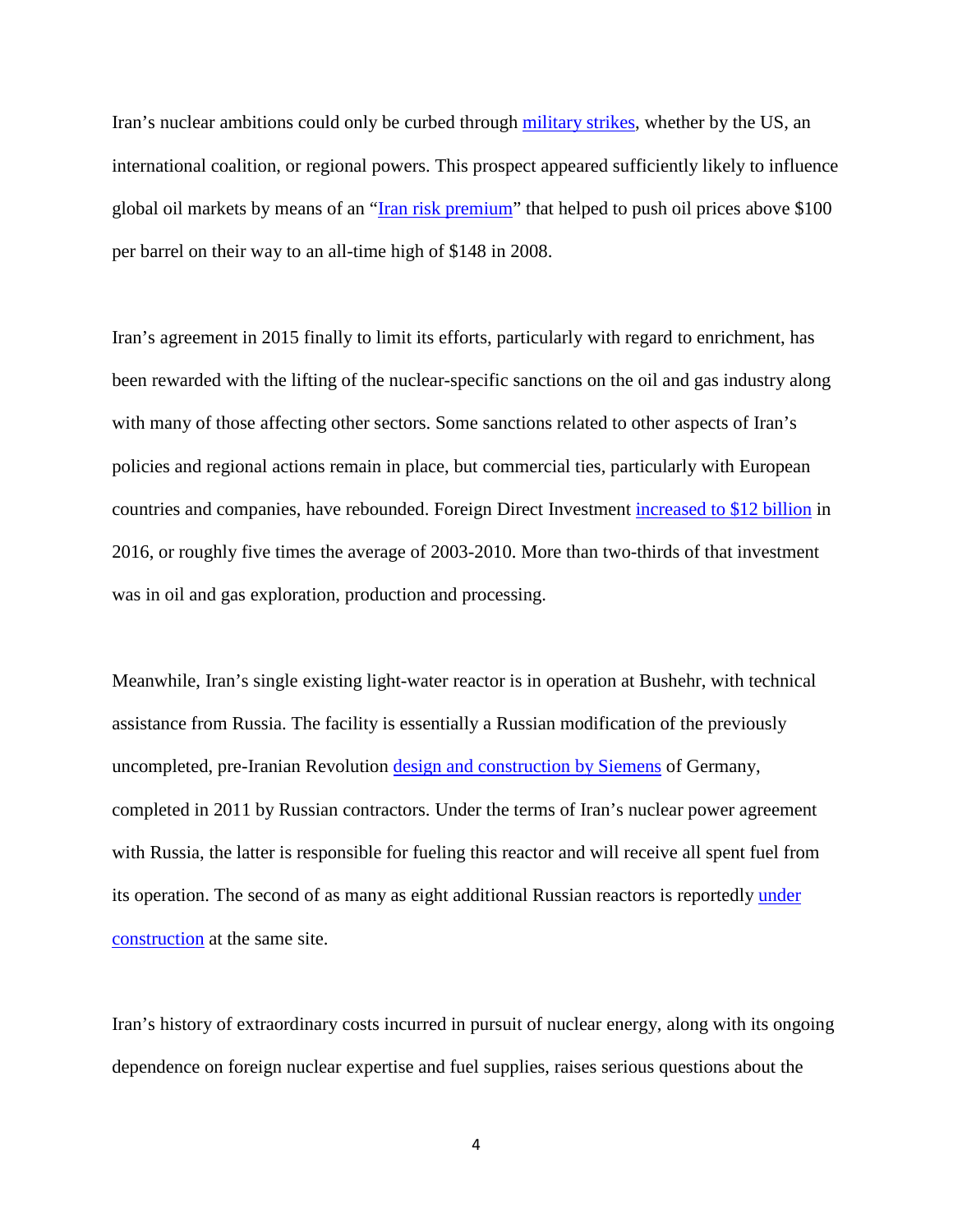suitability of nuclear energy for the county. The county's economy has been built around its prodigious endowment of hydrocarbon resources, which meets the bulk of Iran's domestic energy needs and provides most of its income from international trade. At this point, nuclear power and even renewable energy still represent merely asterisks in its energy balances. Does Iran really need nuclear power plants to fuel its economic growth, or does it have better, more economical and less controversial options? That is the fundamental question this paper seeks to answer.

# II - Energy demand

As indicated in the chart below (Figure 2) the energy mix of the Islamic Republic of Iran is dominated by two related fossil fuels: petroleum and natural gas. Together these meet 98% of the country's energy demand, supplemented by modest contributions from coal, hydropower and other renewables, and the output of country's only commercial nuclear power plant.

# Figure 2: Share of total primary energy supply\* in 2015



# **Islamic Republic of Iran**

Source: International Energy Agency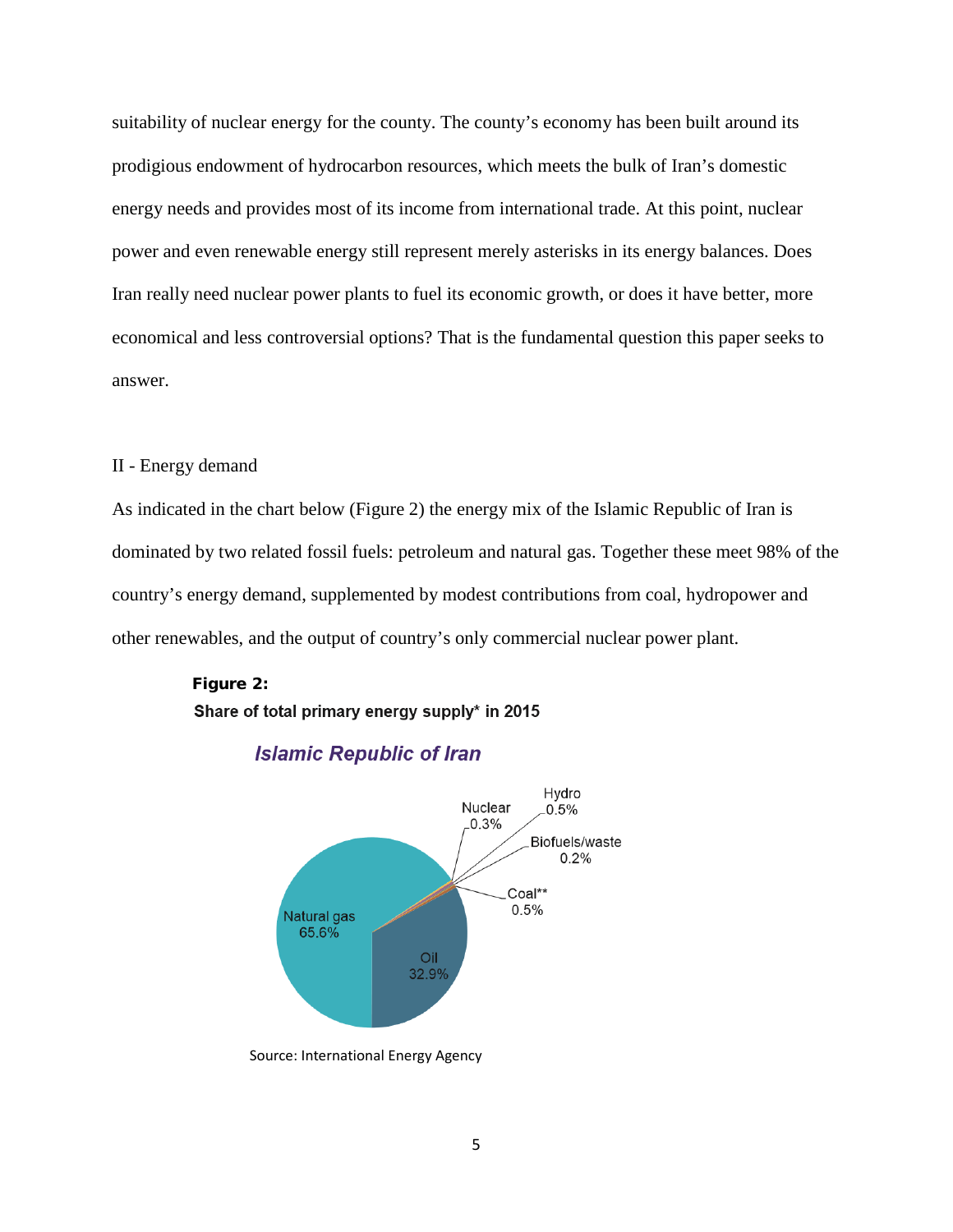As discussed in greater depth below, Iran has large reserves of both oil and natural gas. However, more than half of Iran's crude oil production is exported, while nearly all gas production is consumed internally. Gas is the mainstay of the domestic economy, with a [66%](http://www.iea.org/statistics/statisticssearch/report/?year=2015&country=IRAN&product=Balances)  [share of energy demand](http://www.iea.org/statistics/statisticssearch/report/?year=2015&country=IRAN&product=Balances) in 2015. It is used directly in the commercial and industrial, residential and transportation sectors. Iran is unusual among oil exporters in having [nearly a quarter](http://www.ra.camcom.gov.it/eurosportello/allegati-pina-newsletter/iran-automotive) of its automobiles running on compressed natural gas (CNG). Gas also fueled the bulk of Iran's [electricity supply in 2015.](http://www.iea.org/statistics/statisticssearch/report/?year=2015&country=IRAN&product=ElectricityandHeat)

In considering the current and potential future role of nuclear power in Iran's energy market, it is essential to examine where and how it competes with other energy sources. The main output of commercial nuclear power is electricity. In this respect nuclear power does not compete with the consumption of fossil fuels by motor vehicles or for process heat in industry. Space heating, transportation and other applications are amenable to electrification, but not to direct fuel substitution by nuclear energy.

Iran consumed 221,000 Gigawatt-hours (GWh) of electricity in 2015. As shown in Figure 3 below, facilities burning natural gas supplied 79% of that electricity. Another 14% was generated from oil—mainly seasonal use of petroleum products such as high-sulfur fuel oil—with all other sources contributing just over 6%. Within that, nuclear power stood at 1% of supply. Iran's record for seasonal peak electricity demand is approaching [56,000 Megawatts](https://financialtribune.com/articles/energy/67589/iran-electricity-consumption-near-all-time-high) (MW), or 56 Gigawatts (GW) in summer.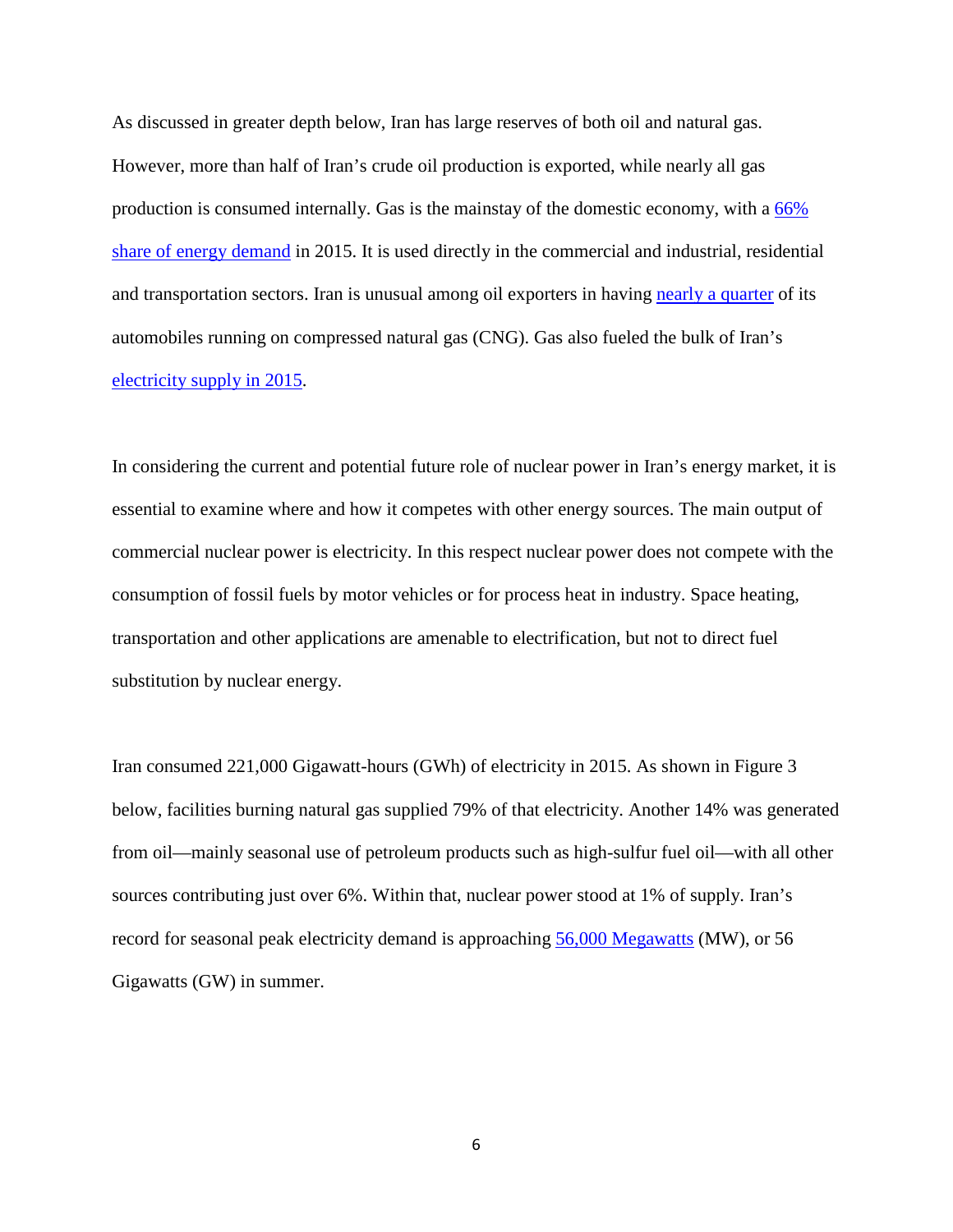

Figure 3: Iran Electricity Generation by Fuel

# Source: International Energy Agency

The chart above also indicates the remarkably rapid growth rate of electricity generation, and thus demand, in Iran prior to the imposition of the most restrictive UN oil sanctions. From 1995- 2012 demand grew by a compound average rate of over 6.5% per year, while from 2012-15 growth slowed below 2% per year, based on data [reported to the International Energy Agency](http://www.iea.org/statistics/statisticssearch/report/?year=2015&country=IRAN&product=ElectricityandHeat) (IEA). The growth of natural gas consumption other than for electricity generation during these periods, at 8% and 3.8% per year, respectively, is similar enough to the pace of electricity demand growth to suggest that Iran's economy was not electrifying more rapidly than the overall growth of domestic energy consumption in the economy in the last two decades. If anything, electrification may have slowed relative to total energy demand while the tightest sanctions were in place and the economy contracted.

(It is also evident that during the period of strongest sanctions, a pronounced shift toward oilburning power plants occurred, and away from gas. This might be explained by depressed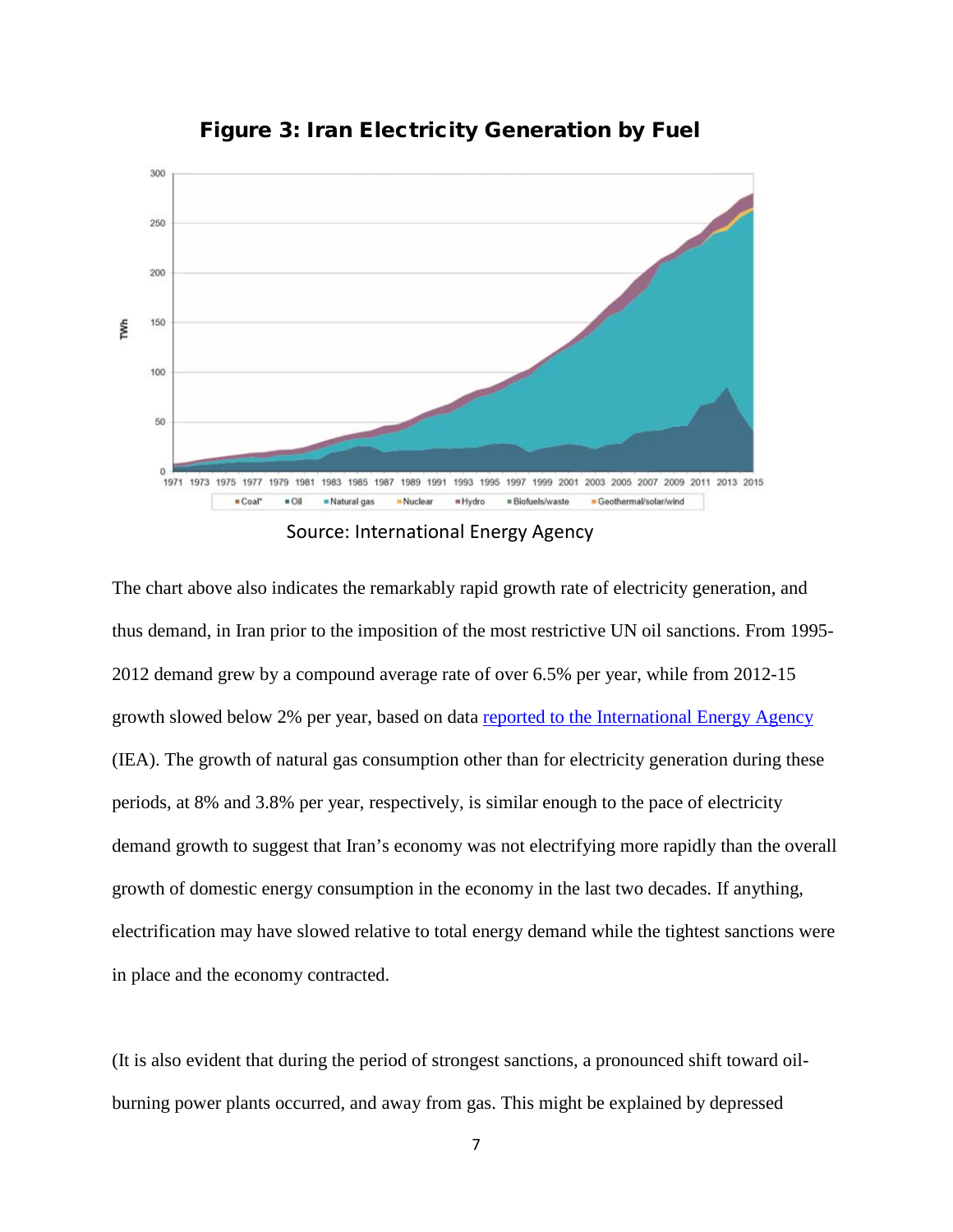internal oil prices, relative to gas, if fuels were priced at market rates in Iran. However, Iran's fuels markets have been heavily distorted by subsidies of various kinds for many years. It seems equally plausible to conclude that a shift in the domestic energy mix was required to provide an outlet for oil—or its byproducts—that had to be produced due to reservoir integrity concerns or other factors, but could not practically be stored until sanctions would end at some future date.

The implementation of the JCPOA and the end of most nuclear-related sanctions, along with subsequent improvements in GDP growth, do not necessarily signify a return to the previous long-term trajectory of electricity growth. Post-JCPOA analysis of Iran's future energy supply and demand by the [Stanford-Iran Project](https://iranian-studies.stanford.edu/sites/default/files/publications/the_outlook_for_natural_gas_electricity_and_renewable_energy_in_iran_2.pdf) arrived at an implied rate of forecasted electricity demand growth of 2-2.5% through 2040. This was the based on a sector-by-sector buildup of demand, including much more rapid growth in the energy-intensive industrial sector. That is broadly consistent with an earlier forecast by BMI Research, which saw Iran expanding its power generation by 2.7% per year from 2016-23.

The Iran Project's report also found significant scope for efficiency improvements in Iran's existing gas-fired power plant fleet, through a combination of upgrading simple-cycle gas turbine plants to combined-cycle operation, and through replacement of gas-fired steam power plants by new combined-cycle plants. These upgrades would result in higher net generation of electricity, as well as significant fuel savings. When added to the expected increases in Iran's natural gas production over this period, the study found ample supplies of gas to sustain or even increase the high share of gas in power generation in Iran, depending on the level of future natural gas exports.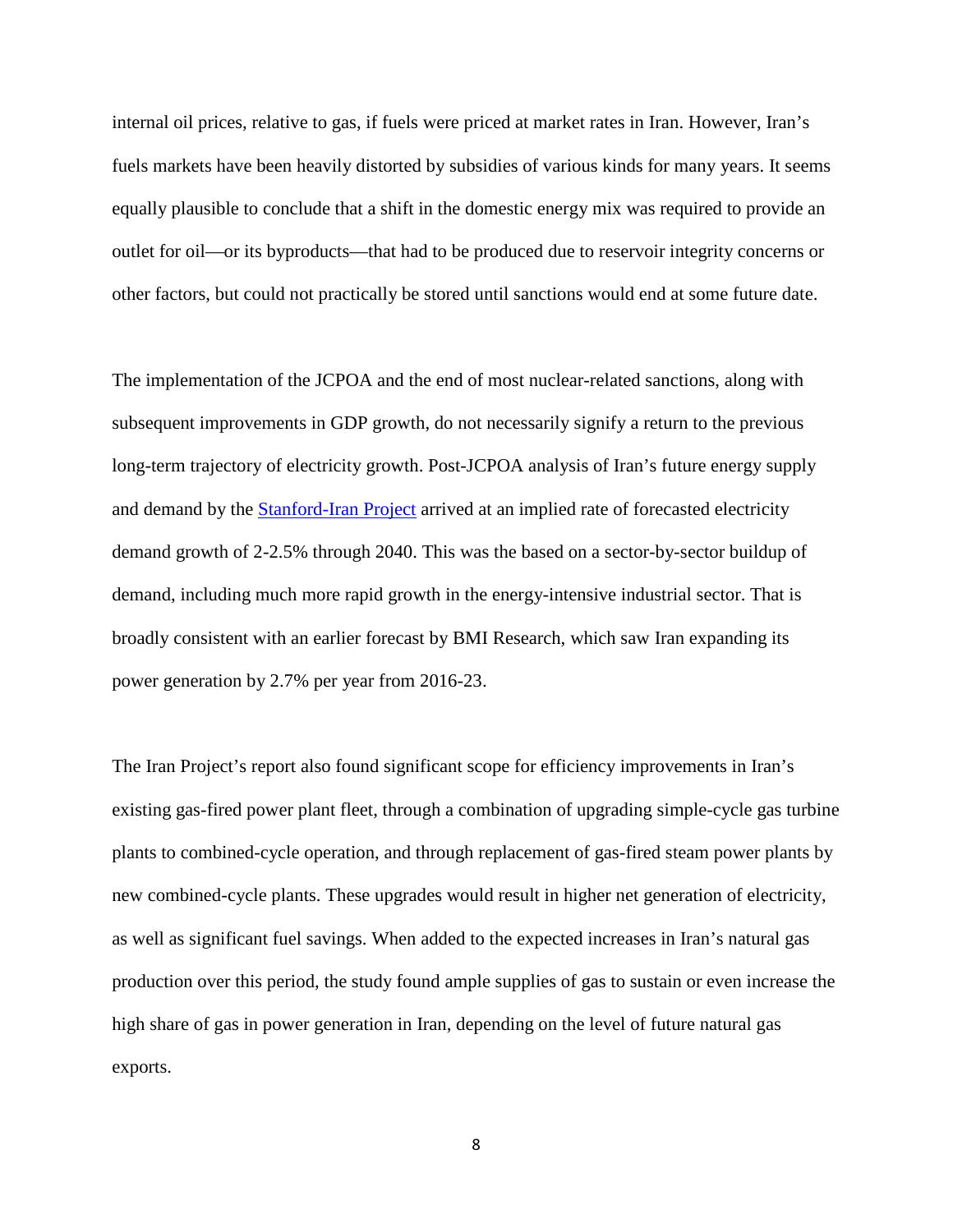Recent [reports indicate](https://financialtribune.com/articles/energy/81327/iran-govt-divesting-stake-in-thermal-power-plants) that Iran is continuing its legislated program of privatizing state-owned power generation assets. The Thermal Power Plants Holding Company will apparently sell another 11,570 MW of generation to private companies, in keeping with plans to reach private ownership of 80% of the power sector, by capacity.

#### III - Resource endowment and availability

Continued expansion of Iran's gas-fired power generation capacity from its already substantial installed base requires long-term access to reliable sources of natural gas on a commensurate scale. Unlike countries that must rely on imported gas from distant producers, transported either by pipeline or as liquefied natural gas (LNG) via ocean-going tankers, for Iran this consideration is reduced to a simple question of the size and accuracy of its domestic natural gas reserves.

Iran is a substantial [net exporter of energy](http://www.iea.org/statistics/statisticssearch/report/?country=IRAN&product=balances&year=2015) but most of that is in the form of crude oil and petroleum products. Although its [state-owned energy](https://www.wsj.com/articles/iran-seeks-rapid-reboot-for-natural-gas-exports-1453821547) industry aspires to become a significant exporter of LNG in the future, current gas exports are modest, consisting of pipeline deliveries to neighboring Turkey, Armenia and Azerbaijan. The latter volumes are largely offset by imported gas from Turkmenistan.

Despite low levels of gas trade, since 2013 Iran's reported "proved reserves" of natural gas have ranked as the largest in the world, following a [substantial downward revision](https://www.reuters.com/article/bp-reserves/update-3-bp-cuts-global-gas-reserves-estimate-mostly-for-russia-idUSL5N0EO1I720130612) in Russian gas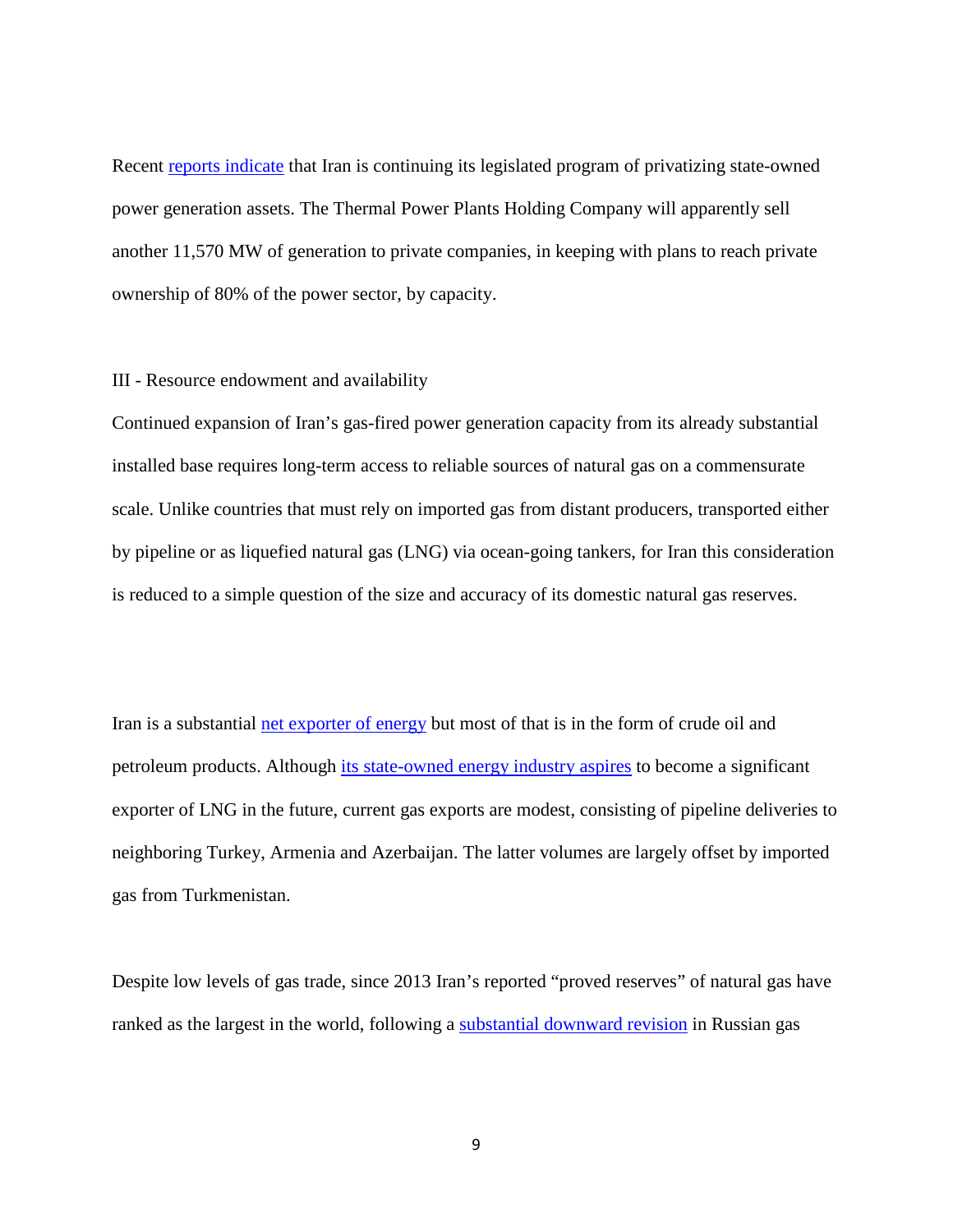reserves. The new figures put Iran ahead of Russia and the US, even though both these countries produce a multiple of Iran's annual gas output.

As defined, proved gas reserves include only identified resources that are [economic to produce](https://www.eia.gov/todayinenergy/detail.php?id=17151) at current prices, using current practices and technology. Changes in price or improvements in technology can result in large shifts in proved reserves, such as the 45% increase in US natural gas reserves from 2006 to 2106, resulting from improved capabilities to extract shale gas and other "tight" gas resources economically on a large scale. (*BP 2017 Statistical Energy Report*)

One measure of the sufficiency of a country's natural gas reserves is implied reserve life. This metric does not consider future field production rates or logistics, but simply divides reserves by annual production (R/P). Iran's gas reserve life stands at 166 years at current production. By comparison, Russia's reserve life equates to 56 years at current production, while that of the US, now the world's largest producer, is just under 12 years. (*BP 2017*)

That comparison suggests that, barring any obstacles to obtaining the necessary investment or access to technology, the scale of Iran's gas reserves should provide significant headroom to expand output without running into resource constraints. A [2015 forecast](https://pgjonline.com/2015/08/12/forecasting-irans-natural-gas-production-consumption/) released by the National Iranian Gas Company indicated that with all economic constraints removed, and with large investments in new gas fields, Iran could increase its gas production to 450 billion cubic meters (BCM) per year by 2022, more than double reported 2016 production of 202 BCM. (*BP 2017*)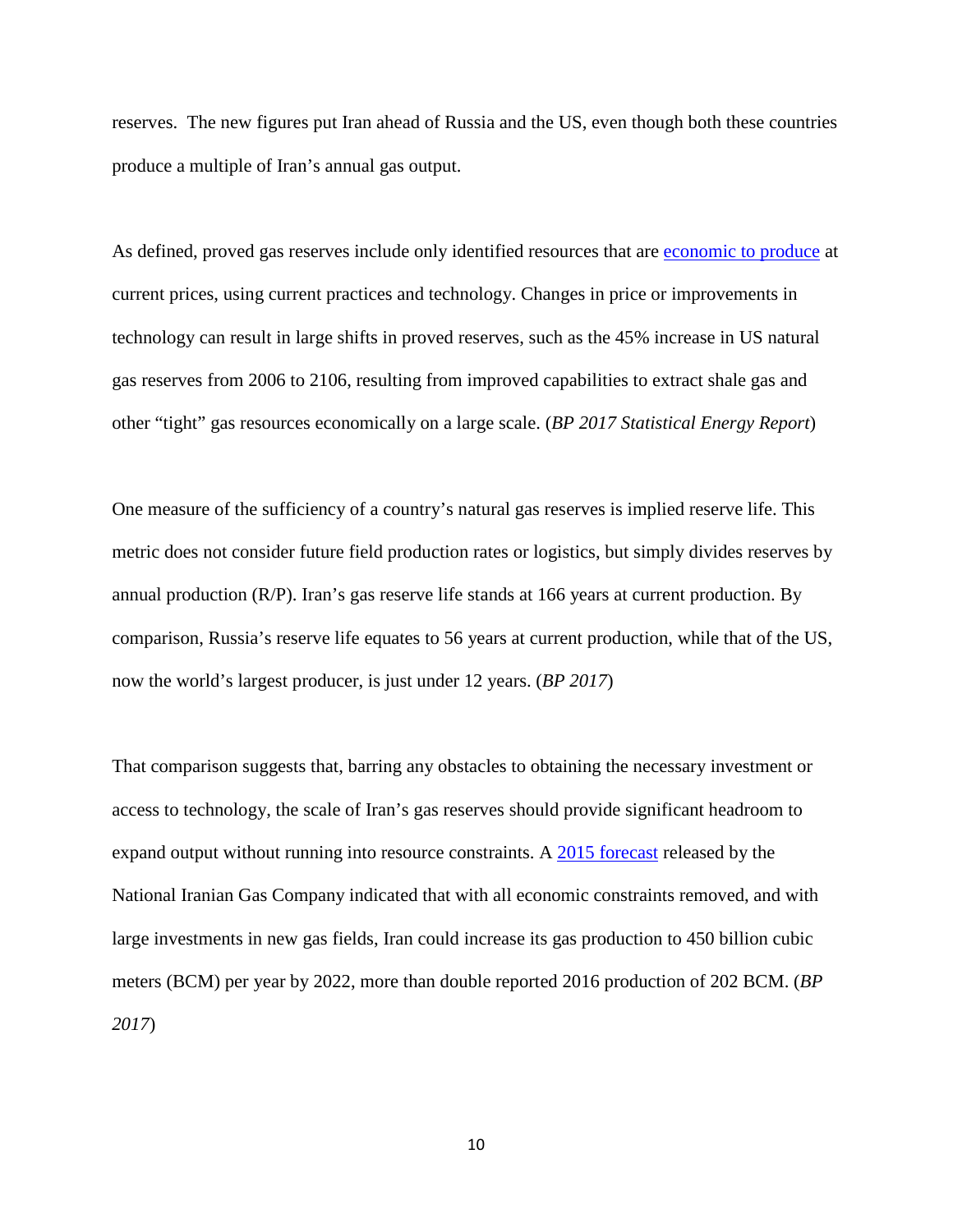Iran's long-term gas potential ultimately hinges on the reliability of its published reserves. A [2005 study](http://www.spe.org/industry/docs/OGR_Mapping.pdf) by the Society of Petroleum Engineers (SPE) found good agreement in the treatment of the three categories of resources traditionally included in "proved reserves"--"proved developed", "proved non-producing", and "proved undeveloped"—among the agencies responsible for reserves accounting standards in the US, Canada, UK, Norway, Russia and China. All three categories represent gas that is both [economically and technically recoverable](https://www.eia.gov/todayinenergy/detail.php?id=17151) with additional investment. As long as Iran adheres to similar standards in its self-reported reserves, then those figures should be comparable to--and as reliable as--those of other major producers.

The largest area of potential uncertainty in this regard is in the category of "proved undeveloped" (PUD) reserves. In Iran's case, those account for [at least 85%](https://www.eia.gov/analysis/requests/ngexports_iran/pdf/full.pdf) of stated gas reserves. In other words, most of Iran's future natural gas appears to reside in fields for which a discovery well has presumably been drilled, but that may not have been delineated through additional drilling, nor have they produced a cubic meter of commercial gas. That is not necessarily a serious cause for doubt, but it is indicative of the relative immaturity of Iran's gas sector, when compared to its oil industry, which has been producing since 1908 and is now rather mature.

If anything, Iran's reliance on PUD gas reserves suggests there may be further upside in its estimates, since reserves customarily grow as fields are developed through further drilling. Historical data on US natural gas provide a good example of how reserves and eventual production can multiply over time through development. Based on data from the US Energy Information Administration (EIA) cumulative US dry [natural gas production](https://www.eia.gov/dnav/ng/hist/n9070us2a.htm) (excluding gas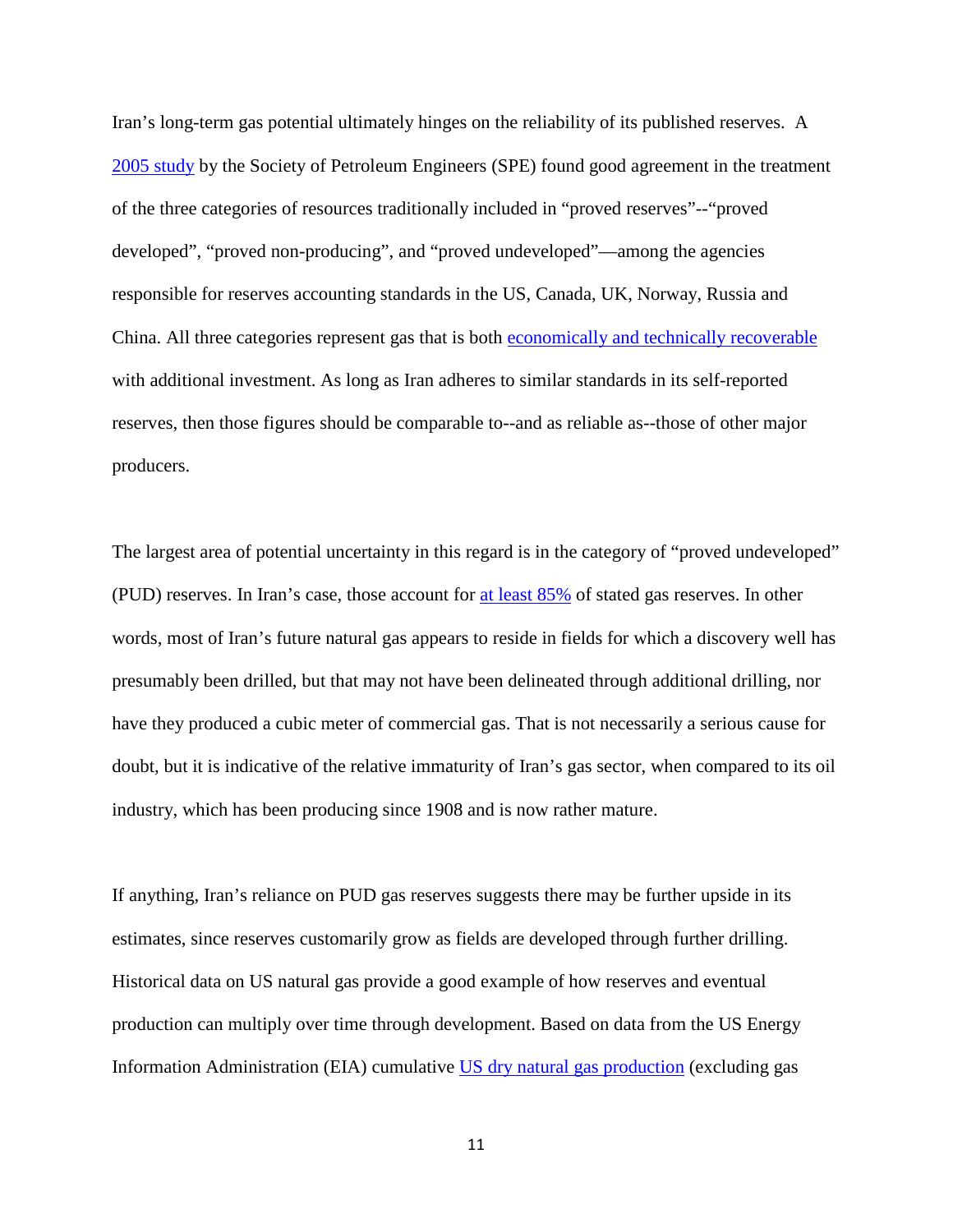liquids and reinjection) totaled 1,200 trillion cubic feet (TCF)—nearly 35 trillion cubic meters, or roughly Iran's current gas reserves—even though US proved natural gas reserves have [never](https://www.eia.gov/dnav/ng/hist/rngr11nus_1a.htm)  [exceeded](https://www.eia.gov/dnav/ng/hist/rngr11nus_1a.htm) 368 TCF and were for many years estimated to be below 200 TCF. Improved technology and higher prices were also important factors in that reserve expansion, and both could play a role in the future growth of Iran's reserves.

Another indication that Iran has substantial gas reserves available to develop is [that 47% of](https://www.eia.gov/analysis/requests/ngexports_iran/pdf/full.pdf)  [current reserves](https://www.eia.gov/analysis/requests/ngexports_iran/pdf/full.pdf) are attributable to the enormous offshore South Pars Field, which extends across Iran's maritime border with Qatar, where it is called the North Field. Together South Pars and the North Field form the world's largest non-associated natural gas field, i.e. gas not produced in conjunction with producing crude oil.

Qatar's production from this structure currently exceeds Iran's. In 2017 Qatar [ended a](https://www.haaretz.com/middle-east-news/the-qatar-iran-gas-field-behind-the-diplomatic-war-in-the-middle-east-1.5480343) self[imposed moratorium](https://www.haaretz.com/middle-east-news/the-qatar-iran-gas-field-behind-the-diplomatic-war-in-the-middle-east-1.5480343) on further development of the field and is in the [early stages](http://www.gulf-times.com/story/576882/Qatar-s-North-Field-expansion-moving-full-steam-ah) of a significant expansion of output. For its part, Iran [signed an agreement](http://money.cnn.com/2017/07/03/news/iran-total-sign-2-billion-gas-deal/index.html) with French energy company Total, which will take a majority stake in the next stage of its South Pars development for an investment starting at \$1 billion.

That announcement, the first such deal following the signing of the JCPOA, meets an important need. At this point the most important constraints on realizing future production growth from Iran's gas reserves are financial. Production technology, geology and geography all appear to be in hand.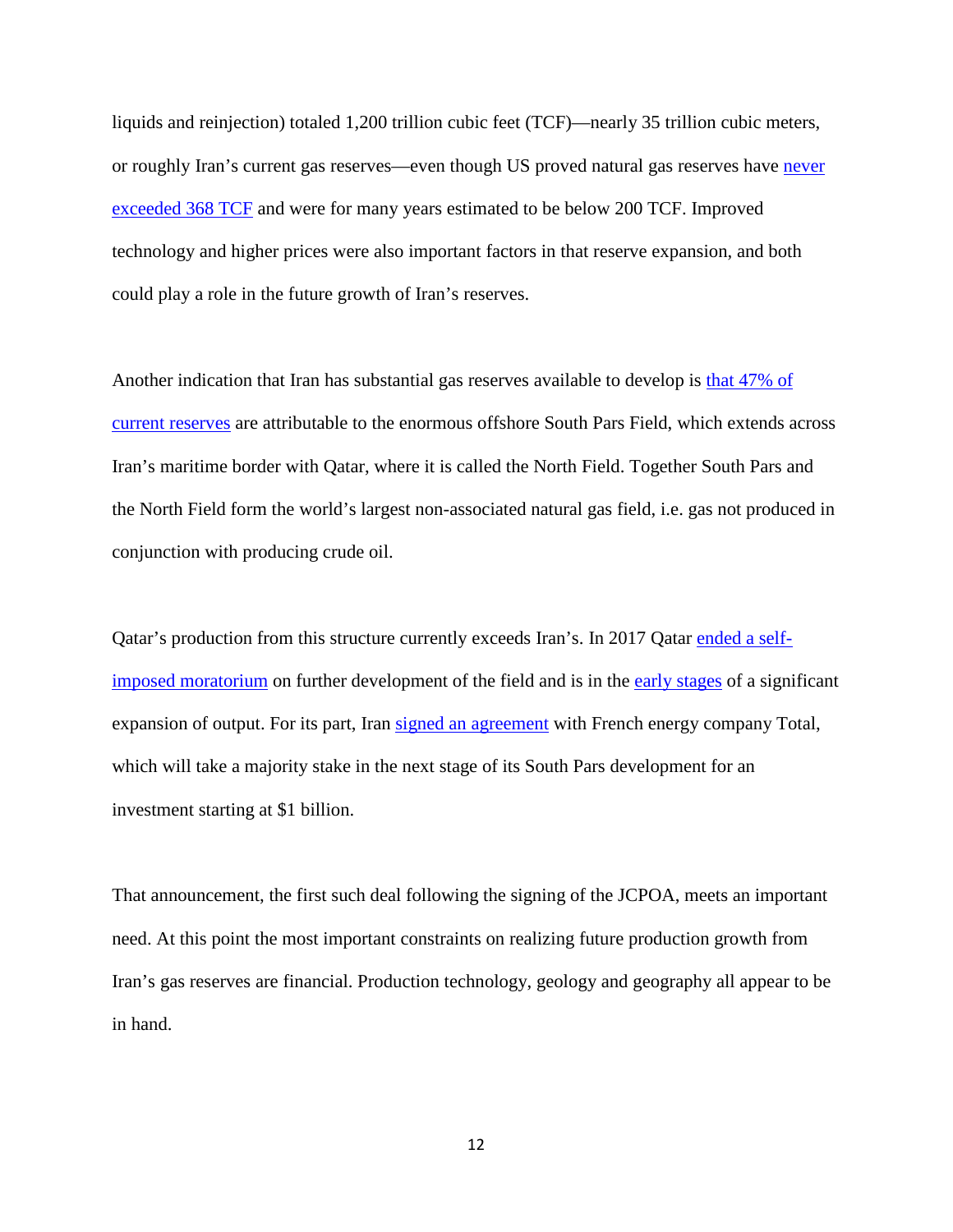Even without much foreign investment, Iran has managed to expand its gas production at a 6% compound average growth rate since 2006 (EIA data through 2014), in line with the rise of domestic demand for the product. That result has of necessity been achieved with local talent and technology, due to the direct and indirect impact of sanctions.

It is also worth noting that Iran's oil and gas production are still essentially all from conventional reservoirs. Shale gas and oil resources have been [discovered](https://oilprice.com/Energy/Crude-Oil/Why-Irans-Shale-Oil-Discovery-Wont-Add-To-The-Glut.html) in several parts of the country, but particularly for gas its development is likely to remain uneconomic for many years. The focus of the US oil and gas industry on shale gas in the previous decade, and on shale or "tight oil" in the current decade, was largely a function of the maturity and decline of most conventional US oil and gas fields. Iran still has a full menu of conventional gas discoveries to exploit at lower cost.

Finally, in addition to large hydrocarbon reserves, Iran's territory includes significant renewable energy resources. Their current contribution and future potential will be explored in the section below.

# IV - Iran's Alternative Energy Options

At one time "alternative energy" encompassed a wide array of possible energy sources, including some that were far from commercial availability or competitive cost. And since "alternative" mainly conveyed choices to alleviate what was then regarded as an excessive reliance on expensive and presumably scarce oil and gas, even coal qualified in certain forms. Today, with coal under intense environmental pressure and nuclear power in either economic or regulatory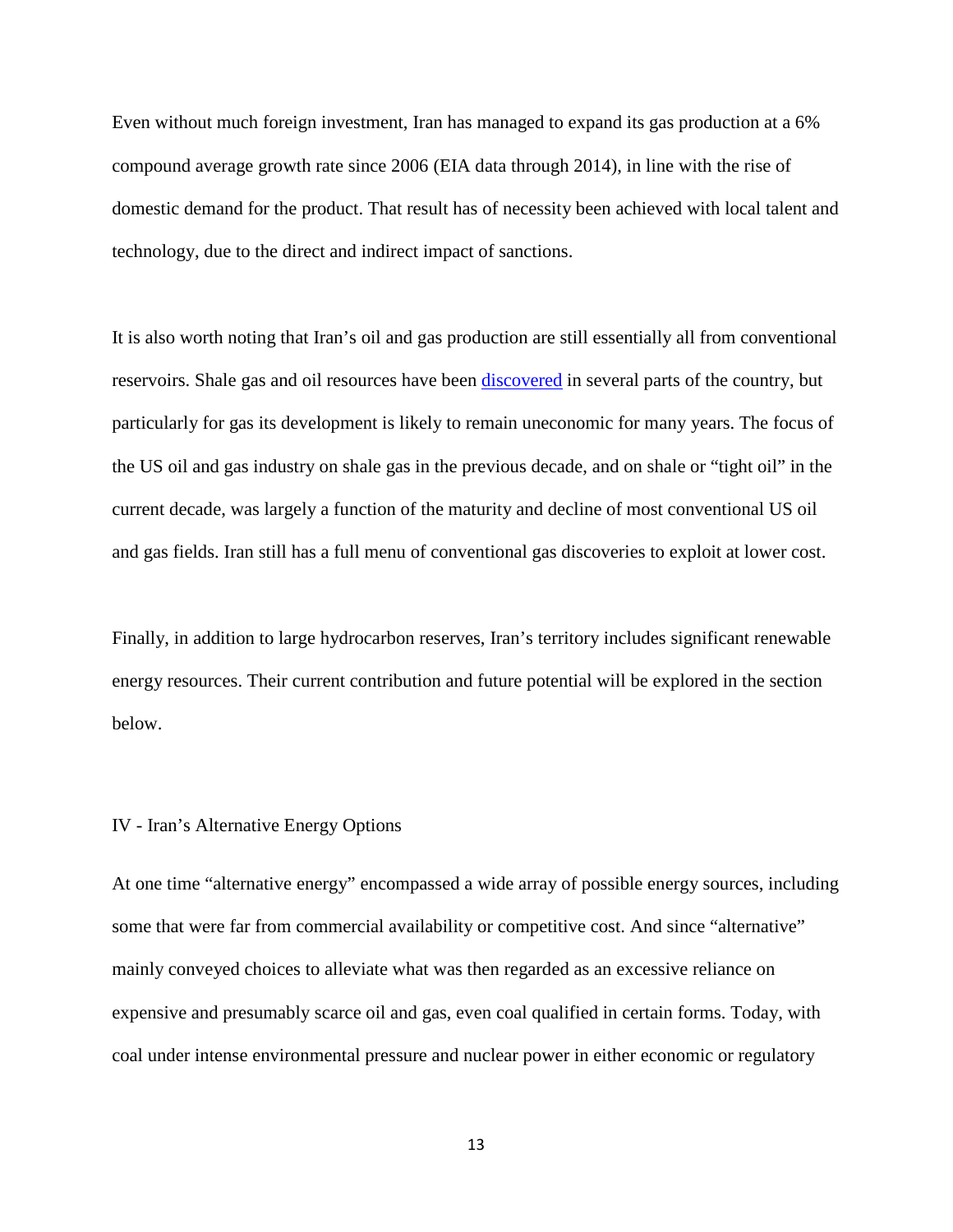retreat in much of the developed world, alternative energy and renewable energy have become more or less synonymous as the former term falls into disuse.

Hydropower still accounts for by far the largest renewable contribution to Iran's electricity generation. Dams and other hydroelectric installations made up roughly 17% of Iran's electric [utility generating capacity in 2015.](http://data.un.org/Data.aspx?d=EDATA&f=cmID%3aEC) However, due to factors including [persistent drought,](http://www.mei.edu/content/article/iran%E2%80%99s-renewable-energy-potential) hydro supplied only [5% of Iran's electricity](http://www.iea.org/statistics/statisticssearch/report/?year=2015&country=IRAN&product=ElectricityandHeat) that year.

These facilities exist at various scales, but more than  $90\%$  are [larger than 10 MW.](http://www.irena.org/DocumentDownloads/Publications/IRENA_Renewable_Energy_Statistics_2017.pdf) Their output has been [highly variable](http://www.irena.org/DocumentDownloads/Publications/IRENA_Renewable_Energy_Statistics_2017.pdf) over multi-year periods, but the trend has been generally downward, with hydropower in 2015 generating a quarter less annually than in 2007. For this reason, further meaningful expansion of hydropower in Iran appears unlikely.

By contrast, so-called non-hydro renewables, mainly wind and solar power, accounted for much less than 1% of both electrical capacity and generation in Iran as of the latest available statistics (2015), despite both potential and plans for substantial growth.

Iran's Sixth Five-Year Plan targets the addition of [5,000 MW of renewable](https://cleantechnica.com/2017/02/08/iran-approves-3-billion-worth-foreign-renewable-energy-investments/) energy by 2021 out of a total of [25 GW of generation of all types to be added.](http://www.cms-lawnow.com/ealerts/2017/04/iran-approves-the-sixth-development-plan-to-boost-investment) This appears to be based on previously [announced targets from](https://www.pv-magazine.com/2014/05/08/iran-reveals-5-gw-plans-for-solar-and-wind_100015040/) 2014, anticipating 5,000 MW of renewables by 2018. This appears to be focused mainly on wind and solar power with, with 500 MW of the latter as an initial target.

It is unclear whether any of these targets can be met within the planned timeframe. However, even if they were, this would very likely fall short of the goal of getting 10% of Iran's electricity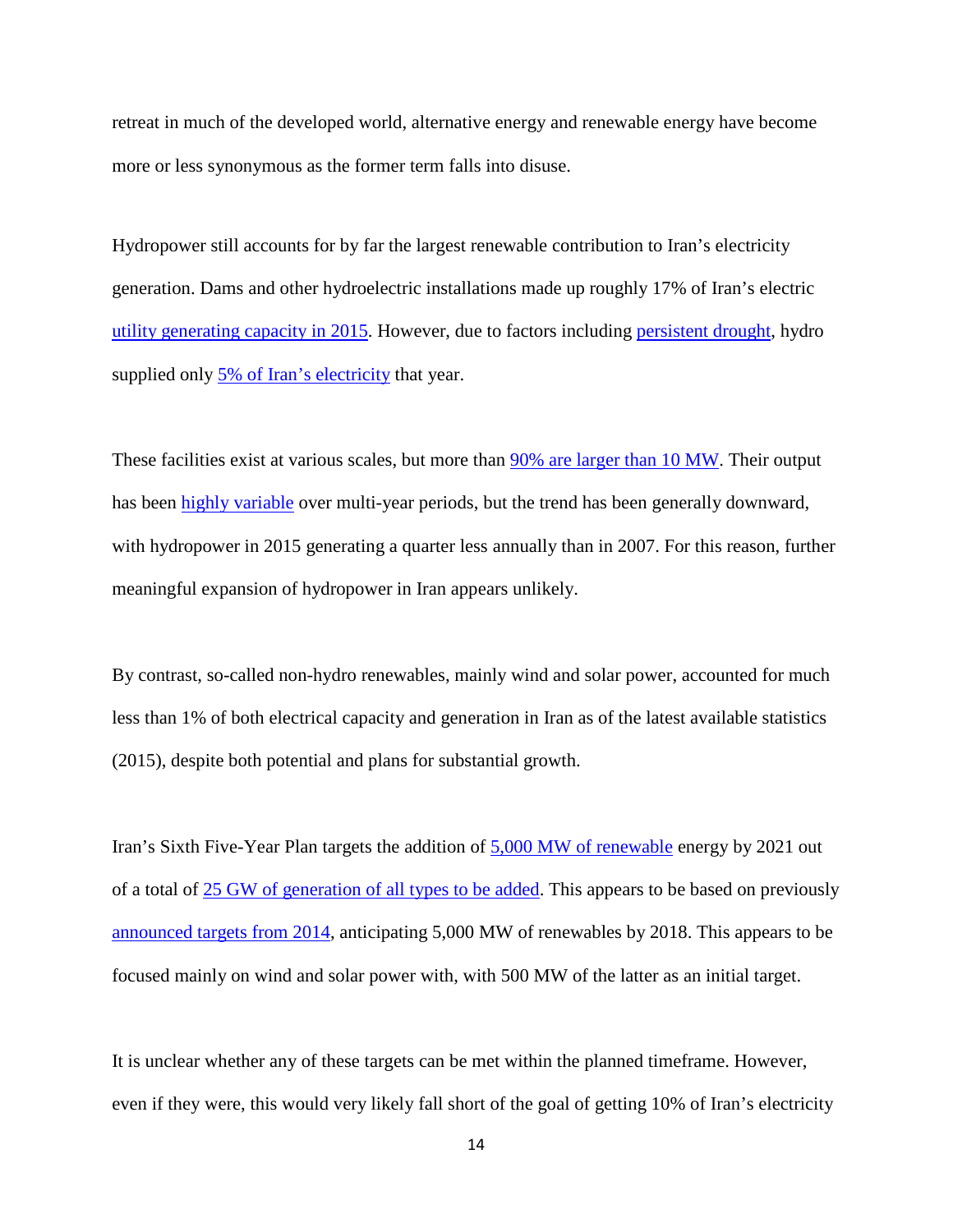from all renewable sources, including hydro, by 2021. If total generation grows from 2015 levels at the 2.7% per year rate cited above, the expected yield from another 5,000 MW of wind and solar installations might push renewables to 8% of all power generated, assuming no further deterioration of hydro output since 2015.

At least [\\$3 billion of foreign investment](https://cleantechnica.com/2017/02/08/iran-approves-3-billion-worth-foreign-renewable-energy-investments/) has reportedly already been committed to renewable energy projects in Iran, equivalent to only around 1,500 MW of combined new wind and solar capacity. However, both that figure and the [five times larger target](https://cleantechnica.com/2017/02/08/iran-approves-3-billion-worth-foreign-renewable-energy-investments/) set for 2030 represent just a small fraction of Iran's renewable energy potential, which has been estimated at [100,000 MW](http://archiv.windenergietage.de/WT24/24WT12_F9_1010_Iran.pdf) (100 GW) for wind alone, roughly equivalent to China's 2014 wind power capacity. In this respect the development of Iran's renewable energy resources other than flowing rivers is even less mature than its exploitation of its enormous natural gas reserves.

Iran's location and climate render it especially suitable for generating electricity from sunlight. Iran's renewable energy agency, SUNA, [reports average annual solar intensity](https://www.solarwirtschaft.de/fileadmin/media/pdf/AA_Report_BSW_Iran.pdf) ranging from 4.5-5.5 peak-sun-hours per day (equivalent to 4.5-5.5 kWh/m2/d). This is an indication of excellent solar resources, with the high end of that range approaching some of the most attractive locations for solar power in the US southwest.

The higher the peak-sun-hours at a given location, the more electricity can be generated annually from the same quantity of solar photovoltaic (PV) panels or from a concentrating solar power (CSP) facility. Thus a solar installation in southern Iran might generate, on average, over [70%](http://solarelectricityhandbook.com/solar-irradiance.html)  more [electricity](http://solarelectricityhandbook.com/solar-irradiance.html) yearly than one in southern Germany, with much less monthly variability.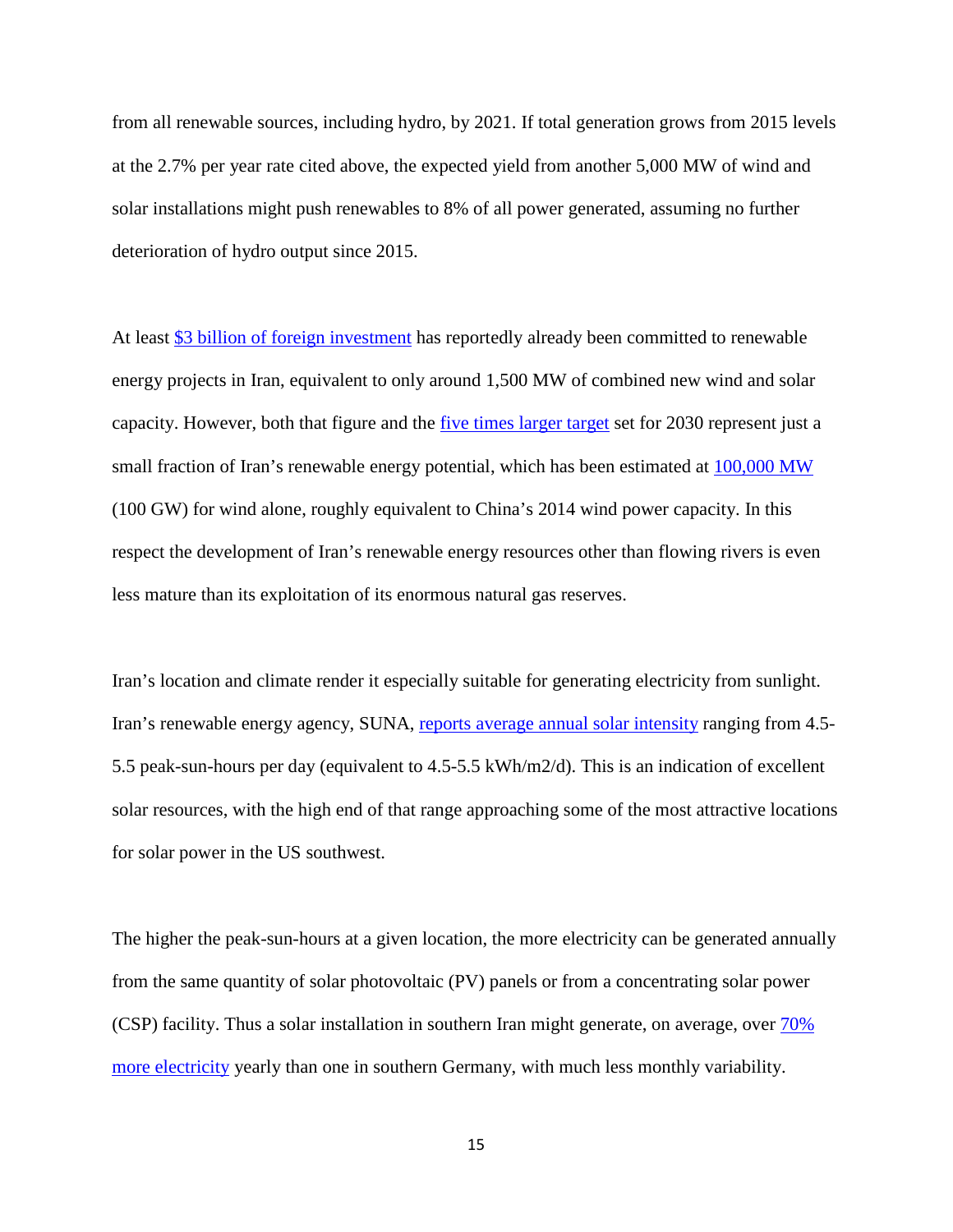The latter point is especially important for integrating grid-connected renewables without stressing the existing power grid. Wind and solar energy are intermittent power sources, varying across daily, seasonal and annual scales. The lower the variation in peak sunlight, the more solar generation a power grid can integrate without requiring significant quantities of storage or other fast-reacting sources.

Intermittent renewables such as wind and solar power have useful synergies with natural gas, even as they compete for demand at the margin. Iran's current heavy reliance on natural gas for electricity generation is an advantage in this regard. Simple-cycle gas turbines in peak-power service can adjust quickly for fluctuations in supply due to changes in wind and cloud cover. The country's newer combined cycle power plants should have similar capabilities if they were designed to provide short "ramp" times, a measure of how quickly their output can increase or decrease.

Large-scale baseload generators, including nuclear power plants, typically cannot respond as quickly to such changes, if they can respond at all. This has become an important concern in markets with a high penetration of intermittent renewables, such as California, where the daily summer peak of solar generation is growing large enough to [displace baseload generation,](https://www.nrel.gov/docs/fy16osti/65023.pdf) unless the renewable "overgeneration" is "curtailed", or taken off-line.

To put Iran's renewable energy targets and investments in perspective, its neighbor across the Persian Gulf, Saudi Arabia, has its own goal of achieving [10% of its generation from renewables](http://www.straitstimes.com/world/middle-east/from-oil-to-solar-energy-saudi-arabia-plots-a-shift-to-renewables)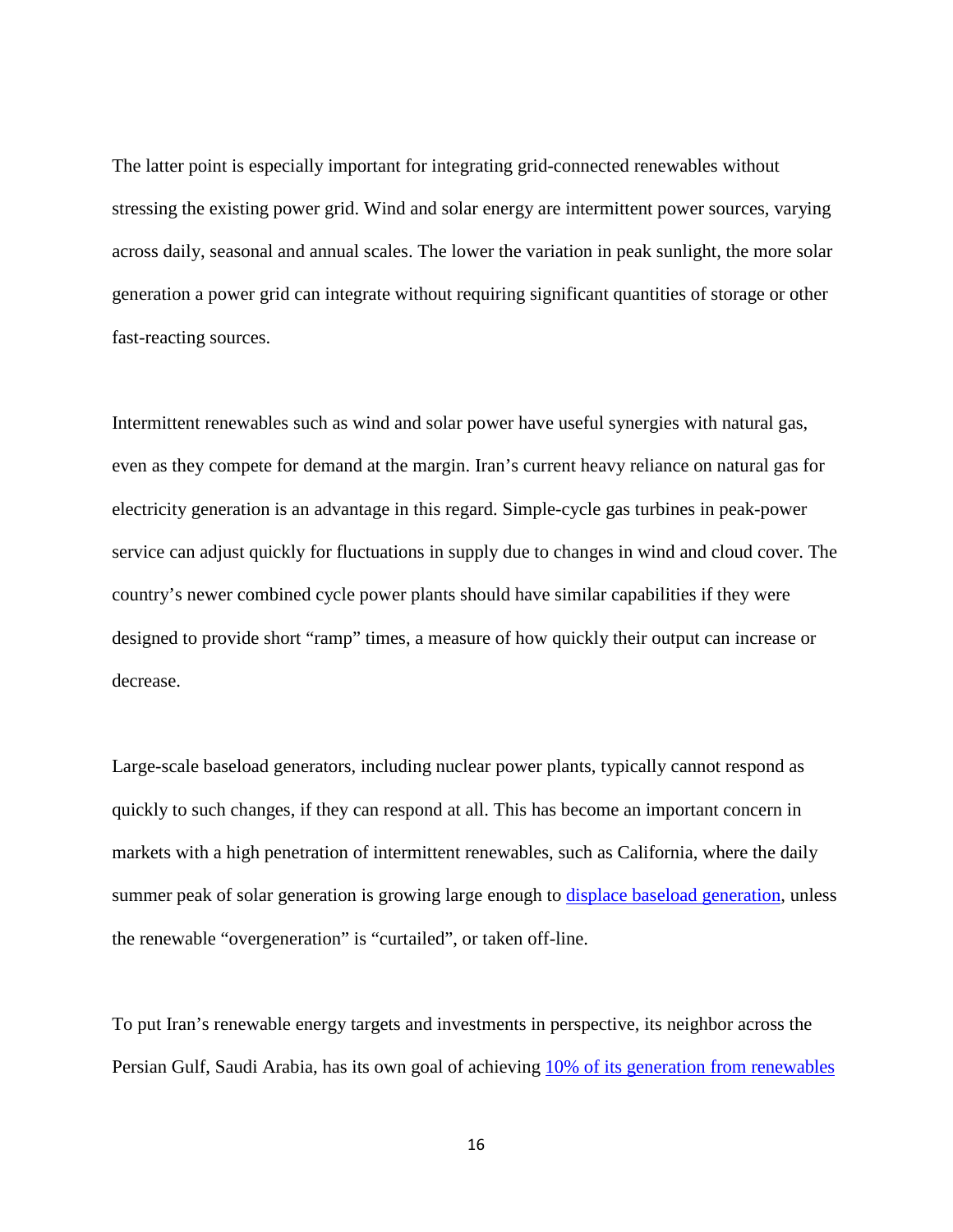by 2023, but starting from nearly zero without the equivalent of Iran's head-start in hydropower. The Kingdom plans to invest up to \$7 billion in solar and wind installations in 2018 alone. Similarly aggressive developments are under way among the countries of the Gulf Cooperation Council. A single solar project in Dubai, the [Mohammed bin Rashid Al Maktoum](https://www.dubaisolarshow.com/views/key-solar-projects-programmes-dubai.aspx) Solar Park, is intended to grow in phases from an initial scale of 13 MW, completed in 2013, to 5,000 MW by 2030—matching the ambition of Iran's entire renewable energy target.

A key driver of the wave of renewable energy installations across the Middle East and elsewhere is the rapidly falling cost of the associated technologies, particularly solar PV. This will be addressed in Section VII below.

# V. Reducing Greenhouse Gas Emissions

Based on 2015 emissions of [630 million metric tons,](http://edgar.jrc.ec.europa.eu/news_docs/jrc-2016-trends-in-global-co2-emissions-2016-report-103425.pdf) Iran ranks eighth among countries for carbon dioxide  $(CO_2)$ , the main greenhouse gas implicated in climate change, below Canada but above South Korea and Saudi Arabia. It ranks fifth on national emissions per unit of GDP, below China and Russia but above relatively carbon-intensive Canada and Australia.

Iran is a [signatory to the Paris Agreement,](http://unfccc.int/paris_agreement/items/9444.php) joining most other countries of the world in the voluntary commitment to reduce its emissions of  $CO<sub>2</sub>$  and other greenhouse gases (GHGs). As of this writing, Iran has not yet ratified the agreement.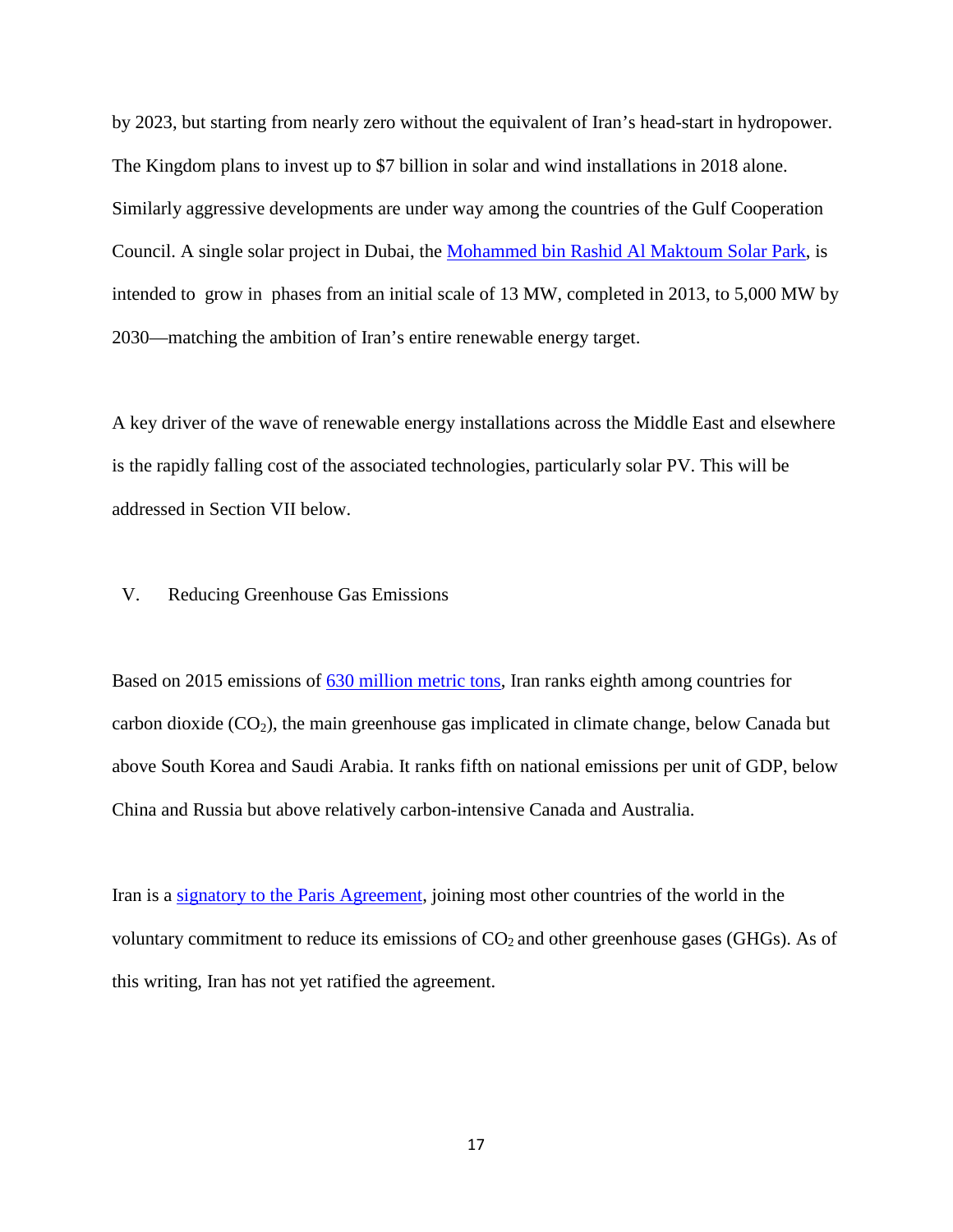In preparation for the late-2015 Paris climate conference of the United Nations Framework Convention on Climate Change, Iran submitted its [Intended Nationally Determined Commitment](http://www4.unfccc.int/Submissions/INDC/Published%20Documents/Iran/1/INDC%20Iran%20Final%20Text.pdf) (INDC), spelling out its planned levels of emissions reduction and the conditions attached to them. In this document, Iran's government indicated it would reduce emissions unconditionally by 4% by 2030, relative to a "business-as-usual scenario." This relatively modest level of reductions would be achieved by reducing emissions from its electric utility sector, reducing natural gas flaring, improving energy efficiency, diversifying its economy, and participating in national and international "market-based mechanisms". That term usually refers to emissions trading and other means of shifting emissions reductions between companies, economic sectors, or governments.

Iran also committed to a higher level of emissions reductions, up to an additional 8% of baseline emissions, conditioned on receiving international assistance, including technology transfer and capacity building. The estimated cost of the promised 4-12% emissions reductions was [\\$18-53](http://www4.unfccc.int/Submissions/INDC/Published%20Documents/Iran/1/INDC%20Iran%20Final%20Text.pdf)  [billion.](http://www4.unfccc.int/Submissions/INDC/Published%20Documents/Iran/1/INDC%20Iran%20Final%20Text.pdf)

In the introduction of its INDC, the Islamic Republic referenced the country's need for continued hydrocarbon development to meet social and economic goals. Many of the specific technologies it identified as candidates for transfer relate to mitigating the greenhouse gas impact of oil and gas development, as well as in power generation, including natural gas combined cycle (NGCC) and combined-heat-and-power (CHP) generation, nuclear power and renewables.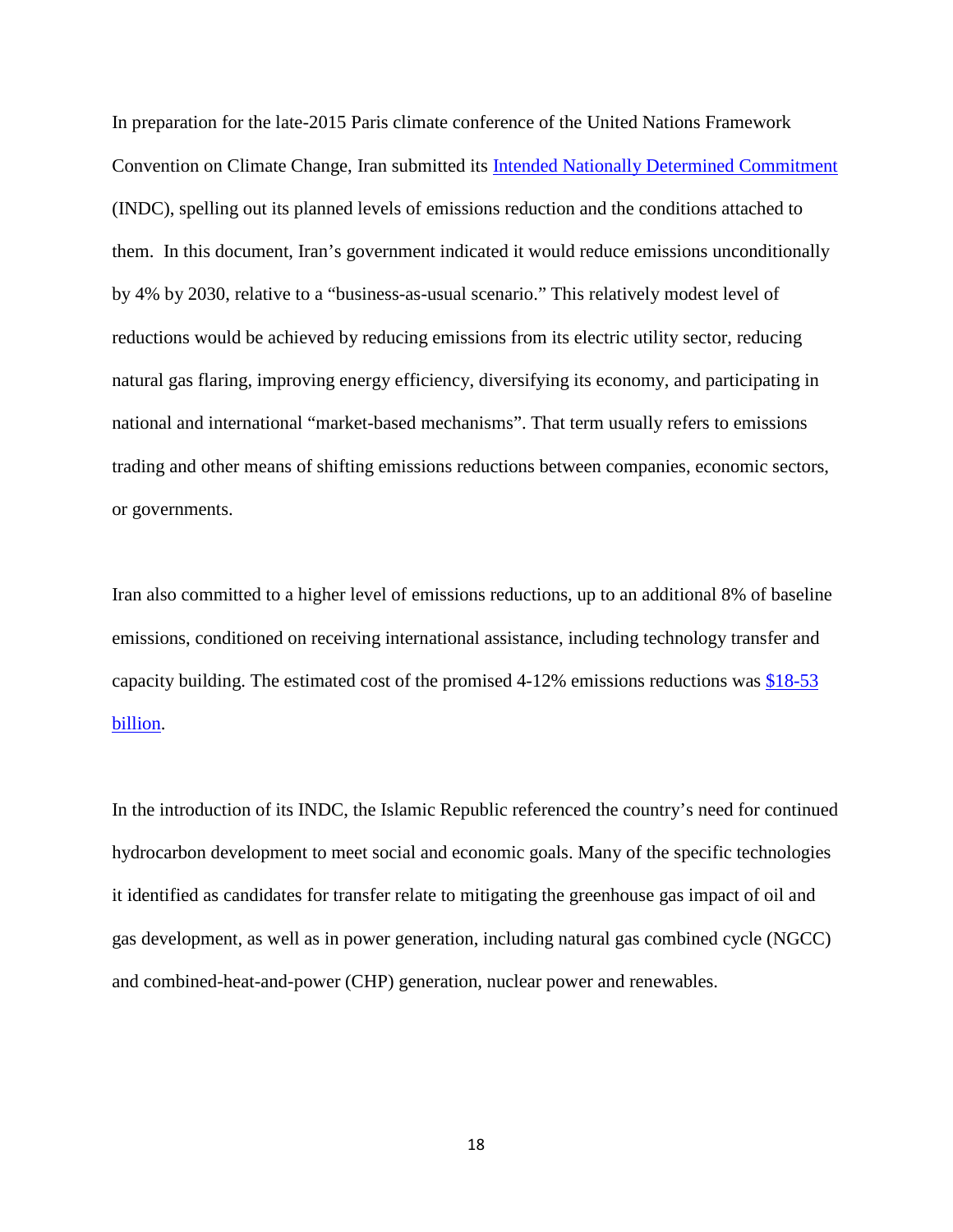Since the electricity sector is a primary contributor to the country's current emissions, its modernization should align with Iran's emission-reduction goals. In fact, all of the main strategies for updating generation in Iran—replacing gas-fired steam plants with NGCCs, deploying wind and solar power, and building nuclear power plants—contribute to meaningful emissions reductions. However, the extent and effective cost of the resulting emissions reductions varies significantly.

One particularly useful strategy not mentioned or implied in Iran's INDC is the displacement of oil from power generation. As noted in section II above, 14% of the electricity generated in Iran in 2015 was derived from oil, mainly high sulfur fuel oil and other petroleum products. Unlike in Saudi Arabia, little or none of the petroleum used by the power sector is in the form of crude oil. This is an important distinction when it comes to considering the alternate disposition of the petroleum that might be freed up by fuel switching or alternative generation.

The direct substitution of natural gas for residual fuel oil in even an inefficient steam power plant should result in a 29% drop in  $CO<sub>2</sub>$  emissions per Megawatt-hour (MWh), based on the relative [emission factors](https://www.epa.gov/sites/production/files/2015-07/documents/emission-factors_2014.pdf) of the two fuels when combusted. Replacing the steam plant with a modern NGCC could result in  $CO_2$  reductions of at least 46%, due to <u>lower heat rate</u> of the gas turbine, compared to a boiler-driven steam turbine, resulting in less fuel used for the same output.

This is analogous to the emissions reductions achieved in the US utility sector as lower-priced natural gas has displaced electricity generated from coal-fired power plants. US CO2 emissions from electricity generation have fallen by [roughly one-fifth since 2008](https://www.eia.gov/todayinenergy/detail.php?id=26232) as coal's share of the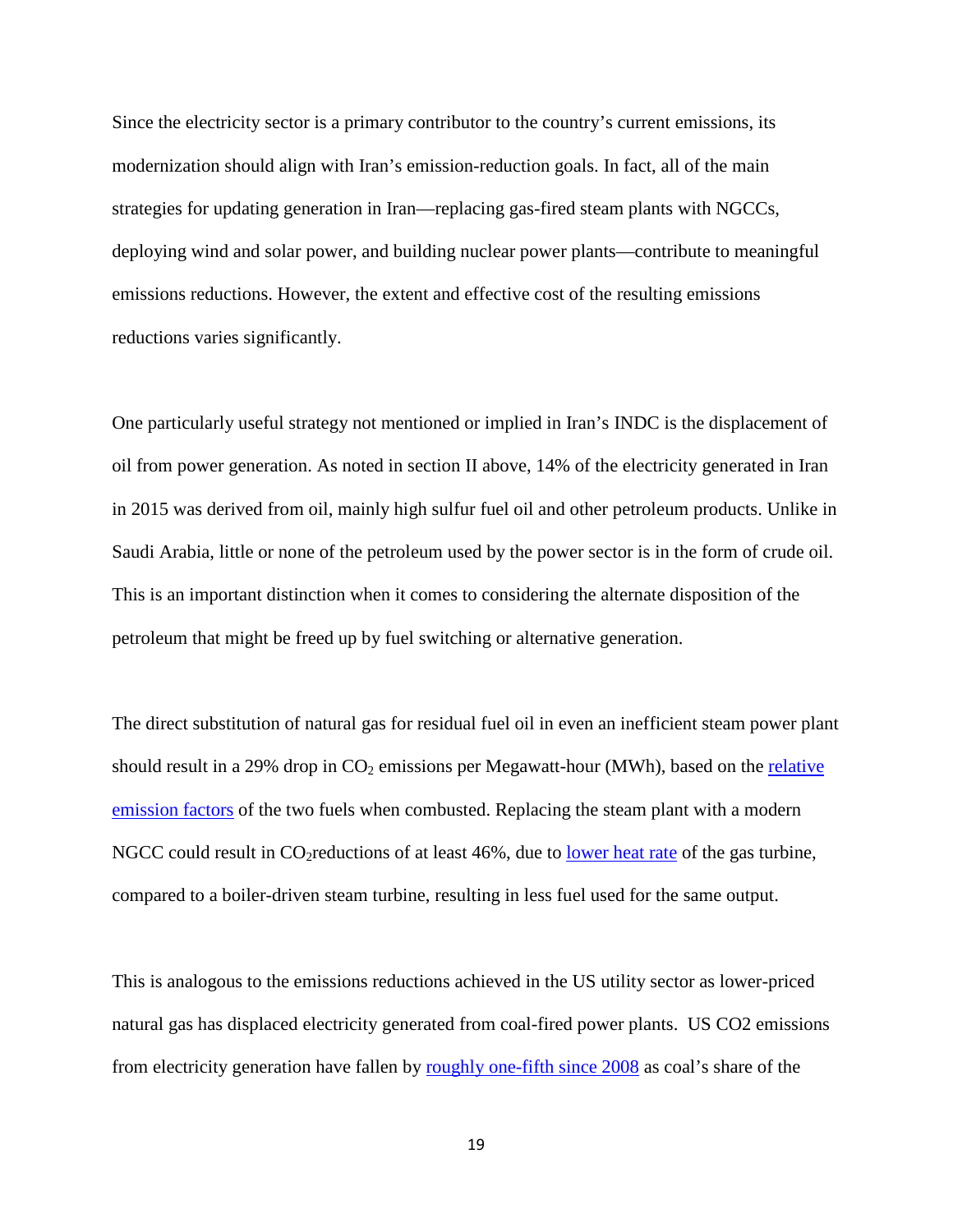electricity market fell from 48% to 34% in 2015, while the share of generation from gas increased from 21% to 32%.

Figure 4 shows that even larger emission reductions can be achieved by displacing the output of steam generation, which has characteristics similar to coal, with renewables like wind and solar power. Iran's existing hydropower facilities also qualify as low-emission on this scale, as does Iran's sole nuclear power plant. However, nuclear power is hardly the only tool with which Iran could reduce its GHG emissions, nor, as we will see shortly, is it the least expensive.



Figure 4: Lifecycle GHG Emissions in Power Generation

Source: DOE National Energy Technology Laboratory

The chart also illustrates the emission-reduction potential of pairing gas power generation with carbon capture and sequestration, denoted as NGCC/ccs. CCS installations capture and concentrate CO2 from the power plant exhaust for [injection into a long-term storage](https://www.theguardian.com/environment/2014/oct/01/canada-switches-on-worlds-first-carbon-capture-power-plant) site, utilization in industrial processes, or for enhanced oil recovery as demonstrated by the [PetraNova](http://www.powermag.com/capturing-carbon-and-seizing-innovation-petra-nova-is-powers-plant-of-the-year/)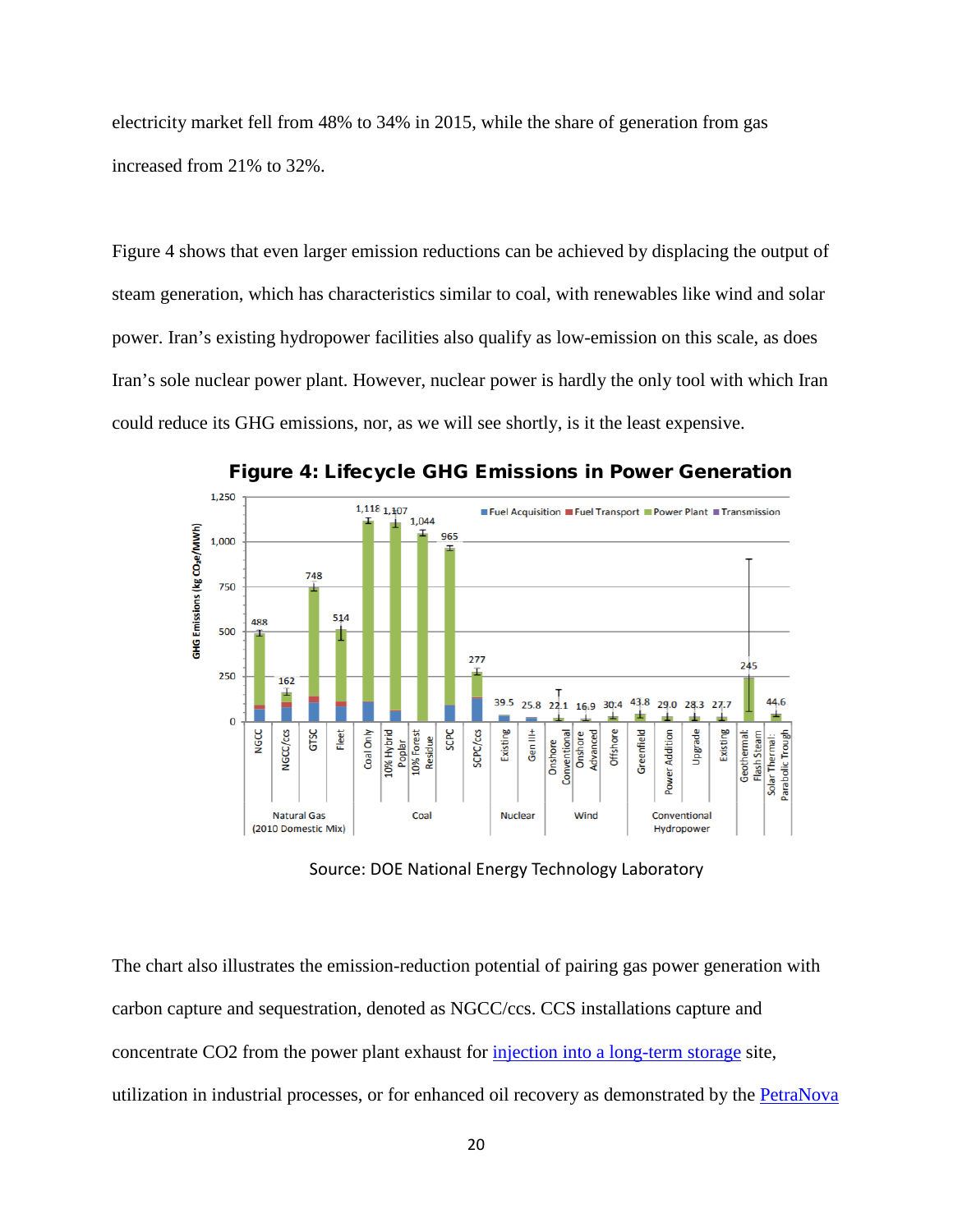[project in Texas.](http://www.powermag.com/capturing-carbon-and-seizing-innovation-petra-nova-is-powers-plant-of-the-year/) CCS on natural gas is a simpler proposition than for coal-fired power plants, with their inherent complexities of solids handling. Chevron's Gorgon liquefied natural gas [\(LNG\) plant](http://www.zeroco2.no/projects/gorgon) in Australia captures and stores over 3.4 million tonnes per year of CO2 from the natural gas feed to the plant, equivalent to the emissions from a [1,500 MW NGCC](https://blogs.scientificamerican.com/plugged-in/running-the-numbers-on-epae28099s-new-co2-regulations-combined-cycle-stacks-up-well/) plant. Similar facilities have operated in the North Sea [since 1996.](https://www.globalccsinstitute.com/projects/sleipner%C2%A0co2-storage-project)

Iran's power sector consumed [11.6 million tonnes](http://www.iea.org/statistics/statisticssearch/report/?year=2015&country=IRAN&product=Balances) of fuel oil in 2015—equivalent to around 200,000 barrels per day—resulting in approximately 37 million tonnes per year of CO2 emissions. If that figure could be cut in half by shifting demand away from Iran's oil-burning steam plants and onto new, efficient NGCC power plants, it would go a long way to meeting the country's 4% emissions reduction pledge under the Paris Agreement. Eliminating oil power generation by substituting an equivalent capacity of wind or solar power would exceed that pledge.

Ending Iran's inefficient oil-based power generation would provide other significant benefits, especially in reducing local pollution. For Iran today, [air quality](http://www.al-monitor.com/pulse/originals/2016/11/tehran-air-pollution-alarming-levels-schools-shut.html) is a more acute problem than climate change. [Four of the 10 worst cities](http://www.bmj.com/content/348/bmj.g1586) in the world for air pollution are in Iran, and despite clean-up efforts, Teheran's air is still labeled as "unhealthy" a third of the year. A [2004 paper](http://www.bioline.org.br/pdf?se04008) published in the Iranian Journal of Health Science and Engineering found that merely substituting natural gas for fuel oil virtually eliminated the SOx emissions of four of the country's power plants, while reducing smog-forming NOx by 45-80%. New NGCC power plants have very low emissions of such local pollutants.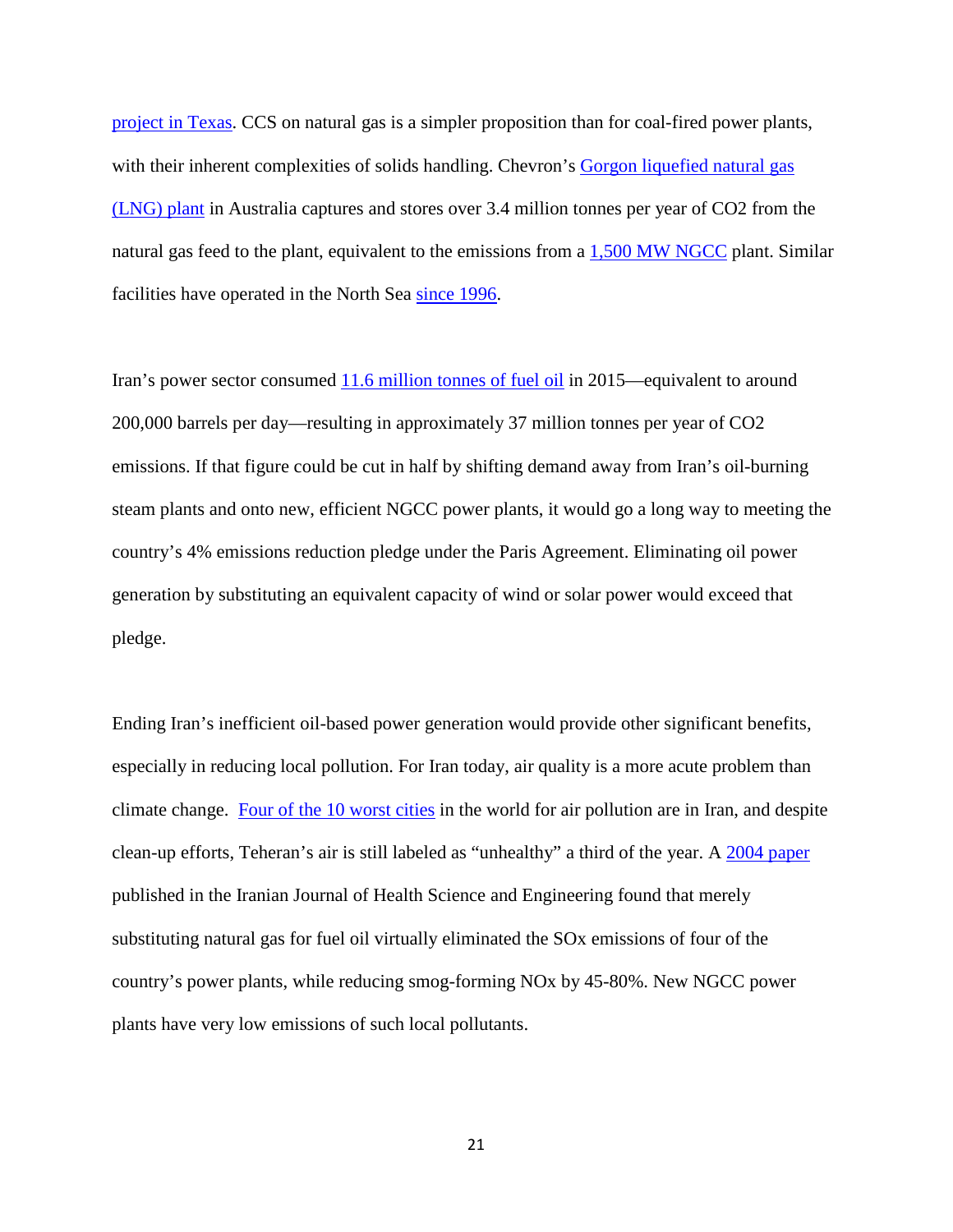However, even if Iran were inclined to take this step, it must secure the additional gas supply, requiring additional upstream gas development, as well as an outlet for the displaced oil. As discussed in the next section, the latter concern is far from trivial, even for an oil-exporting nation like Iran.

# VI. The Export Factor

Prior to the imposition of the UN sanctions that were lifted after the signing of the JCPOA, Iran had the second-highest oil exports within the Organization of Oil Exporting Countries (OPEC), shipping [over 2.5 million](https://asb.opec.org/index.php/interactive-charts/oil-trade) barrels per day (MBD) as recently as 2010. Its recovery, postsanctions, has been gradual, and conditions had changed in the interim. Iran's exports reached [2.1 MBD in 2017,](https://oilprice.com/Latest-Energy-News/World-News/Iran-Oil-Exports-Hit-777-Million-Barrels-In-2017.html) but that would only rank fourth, at best, [within OPEC,](http://www.opec.org/opec_web/static_files_project/media/downloads/publications/ASB2017_13062017.pdf) since the exports of both Iraq and the United Arab Emirates have grown in the meantime.

Moreover, when sanctions ended, global oil markets were experiencing a severe slump caused by the rapid growth of US shale oil production. Iran's resurgent exports compounded this situation until OPEC joined with [Russia and other non-OPEC](https://www.ft.com/content/4cd8dce2-beec-11e6-9bca-2b93a6856354) producing countries to restrain output and attempt to rebalance the global market and thereby shrink the significant bulge in global oil inventories that had accumulated. Following the lifting of a decades-old restriction limiting exports of all but a select few US oil grades, the US has [become a significant oil exporter](http://www.washingtonexaminer.com/oil-exports-climbing-two-years-after-40-year-old-ban-lifted/article/2638865) in its own right, adding another new factor to the global market.

With the oil market so delicately balanced, at least for the moment, and OPEC's members bound by their agreement with Russia, Iran would not necessarily be free to export additional oil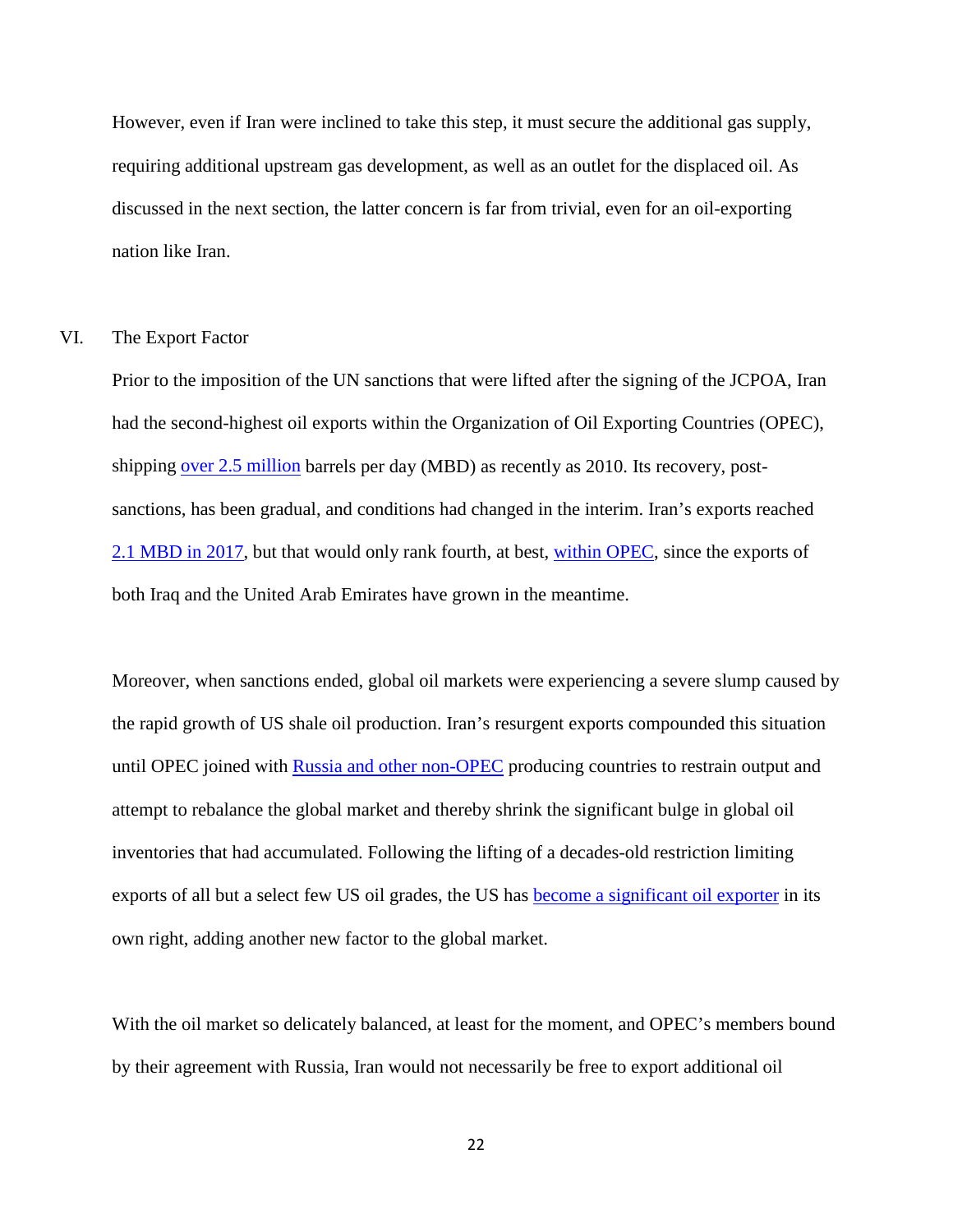liberated from power generation by a shift to other fuels or energy sources, even though the quantities are equivalent to roughly 10% of Iran's current oil exports. The fact that the fuel burned in Iran's steam plants is not crude oil, but rather a grade of residual fuel oil, complicates matters further.

Under a new regulation [adopted in 2016,](http://www.imo.org/en/MediaCentre/PressBriefings/Pages/MEPC-70-2020sulphur.aspx) the International Maritime Organization (IMO) will restrict the global use in ocean-going vessels of high-sulfur fuel oil of the kind produced by Iran's refineries, starting on January 1, 2020. The regulation cuts allowable sulfur content of the fuel from the current 3.5% to 0.5%, requiring very significant changes in refinery operations in order to meet these new specifications or supply the marine market with other types of fuel that already conform.

Few other outlets exist for such high-sulfur fuels, beyond continuing to burn them domestically. As described in a [2016 report](https://www.platts.com/IM.Platts.Content/InsightAnalysis/IndustrySolutionPapers/SR-IMO-2020-Global-sulfur-cap-102016.pdf) by Platts, the global refining industry has several options for complying with the IMO's new rule, including the diversion of higher-quality fuel from other markets, shifting refinery inputs to higher quality crude oil, and investment in new process equipment to substantially reduce the sulfur content of this material or convert it into other, more acceptable products. At this point the response appears to be a [work in progress,](https://www.businesswire.com/news/home/20170828005198/en/New-Low-Sulfur-Requirements-Marine-Bunker-Fuels-Causing) with several of the above solutions having lead times that exceed the time remaining before implementation.

So in order for Iran to displace enough fuel oil from power generation to make a material difference in its CO2 emissions, or to create a new high-value product stream for domestic consumption or export, its refineries would have to install sufficient upgrading capacity to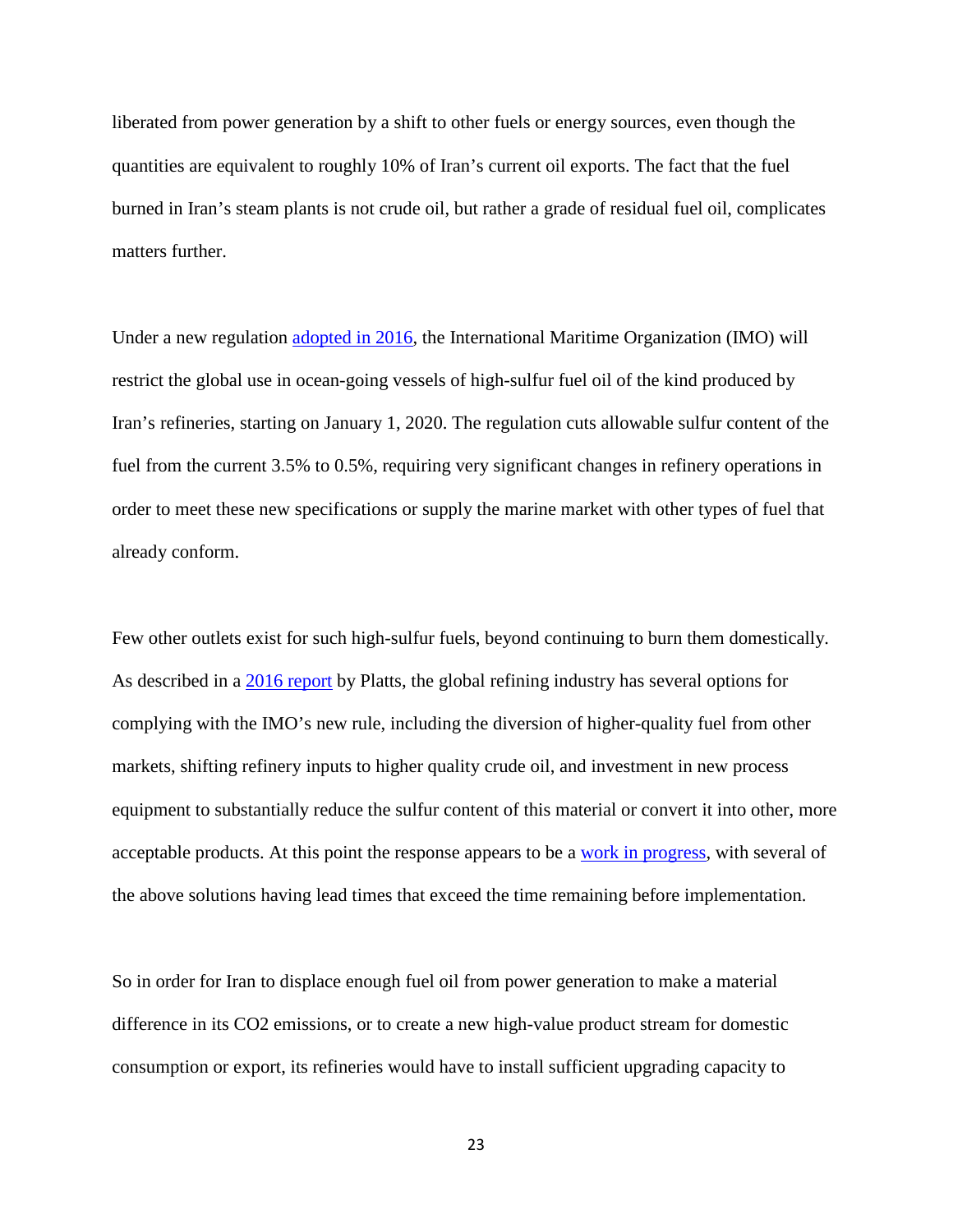process these volumes, at a cost of billions of dollars. The potential returns on such an investment might be attractive, at least initially, but it would compete with desired investments in oil and gas development and production facilities. The alternative would be to attempt to sell this material at distressed prices to refiners elsewhere that already have such capacity.

Thus, in Iran's case, the rationale for justifying investments in renewable energy or nuclear power on the basis of freeing-up oil currently used in power generation for export at a favorable economic uplift looks highly questionable. Under the circumstances, it appears that at least until significant investments have been made in Iran's oil refineries, new generation from either renewable or nuclear sources would instead compete directly with gas-fired power generation, and ultimately with the economics of future gas development and exports.

Iran is already a modest net exporter of gas. As noted in section III above, all of Iran's present gas exports occur via pipeline. Any significant increase in exports would likely have to be in the form of LNG, requiring investment in liquefaction facilities, in tandem with investment in additional production to provide the large, stable supply of natural gas necessary to support the multi-decade economics of LNG development.

Several LNG projects have been proposed for Iran but some have subsequently been withdrawn, including one with *India's* state oil and gas company, ONGC. Russian company Gazprom [reportedly](https://www.lngworldnews.com/gazprom-in-iran-lng-cooperation-deal/) signed an agreement for LNG with Iran in late 2017. [Other possibilities](http://www.lngworldshipping.com/news/view,iran-ponders-lng_49826.htm) such as floating LNG facilities have also been raised, yet all of these potential projects face significant uncertainties as the global market absorbs the output of new LNG facilities in Australia and the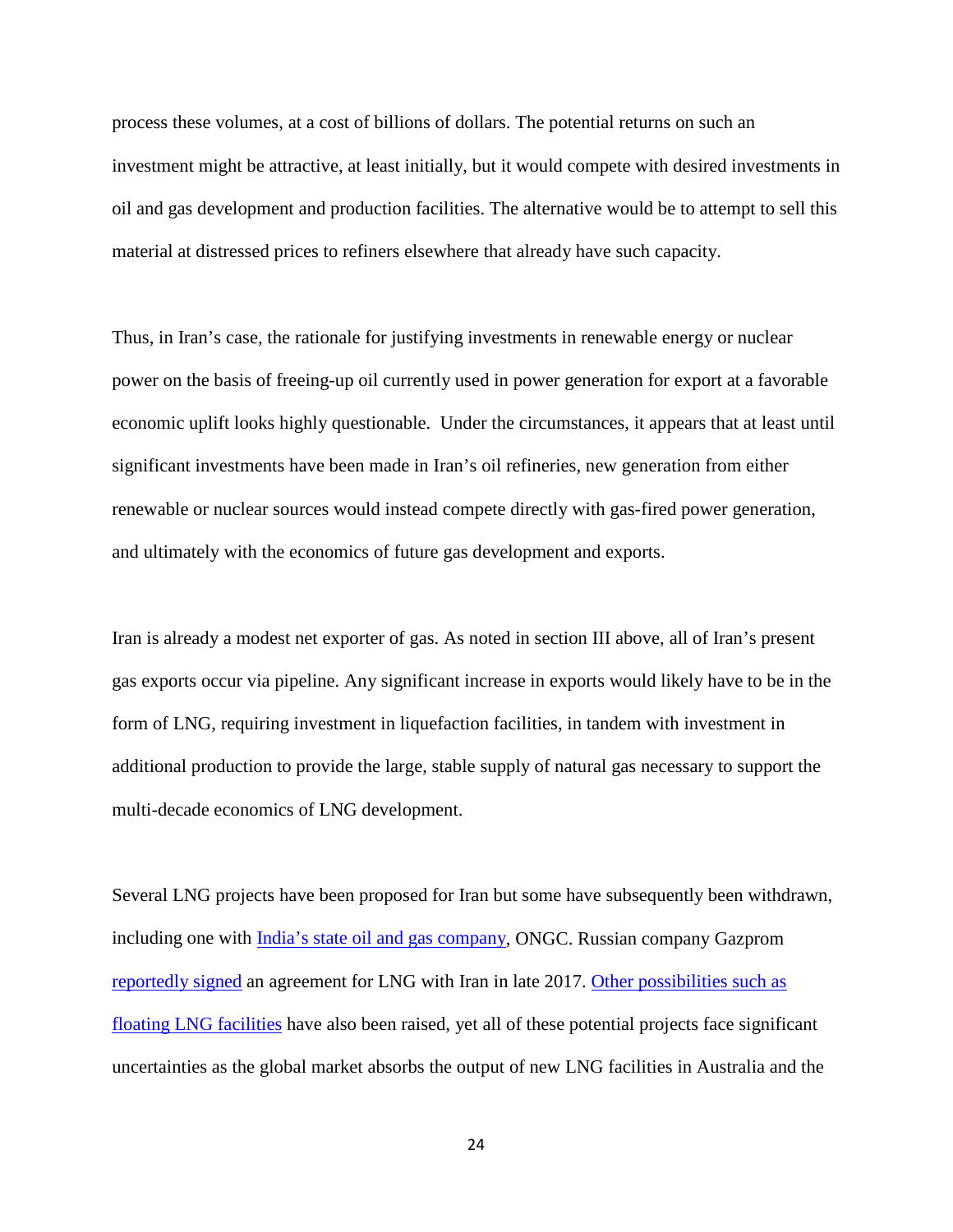onset of LNG exports backed by US shale gas. Significantly, French oil major [Total's agreement](https://www.ft.com/content/3b530f02-5f1d-11e7-8814-0ac7eb84e5f1) to invest in the development of the South Pars gas field is intended to supply Iran's *domestic* market.

Fundamentally, Iran has gas to export, whether from reserves still in the ground or liberated from current power generation needs. For more than a decade the key to large-scale gas development—and hence exports—by Iran has been access to the necessary technology and finance, and by far the largest impediment to both has been Iran's nuclear program and the suspicions that have surrounded it. In principle, the JCPOA addressed those. However, doubts about the sustainability of the agreement, particularly with regard to continued US participation [under the current administration,](https://www.cnn.com/2018/01/12/politics/president-donald-trump-iran-deal-waiver/index.html) leave a cloud over the attractiveness of international investment in Iran's energy sector.

Nor are these investment needs small. In August 2017 Iran's oil minister Zanganeh cited a figure of [\\$200 billion](http://www.iran-daily.com/News/199102.html?catid=3&title=Foreign-funds-for-Iran-s-oil-sector-a-top-priority--Zanganeh) over five years to revitalize Iran's oil and gas industry and capitalize on its opportunities. Up to three-fourths of that should come from foreign investment. In this context recent deals with companies like Total represent only a down payment.

Gathering the required sums could prove challenging. The global oil and gas industry has more potential opportunities today than it appears to have the appetite to pursue. A bruising oil price slump from 2014-16 caused most international oil companies to reduce their capital budgets. The rapid post-slump recovery of US shale drilling is a factor, as well, moderating near-term prices while offering quicker returns on investment, compared to most large conventional oil and gas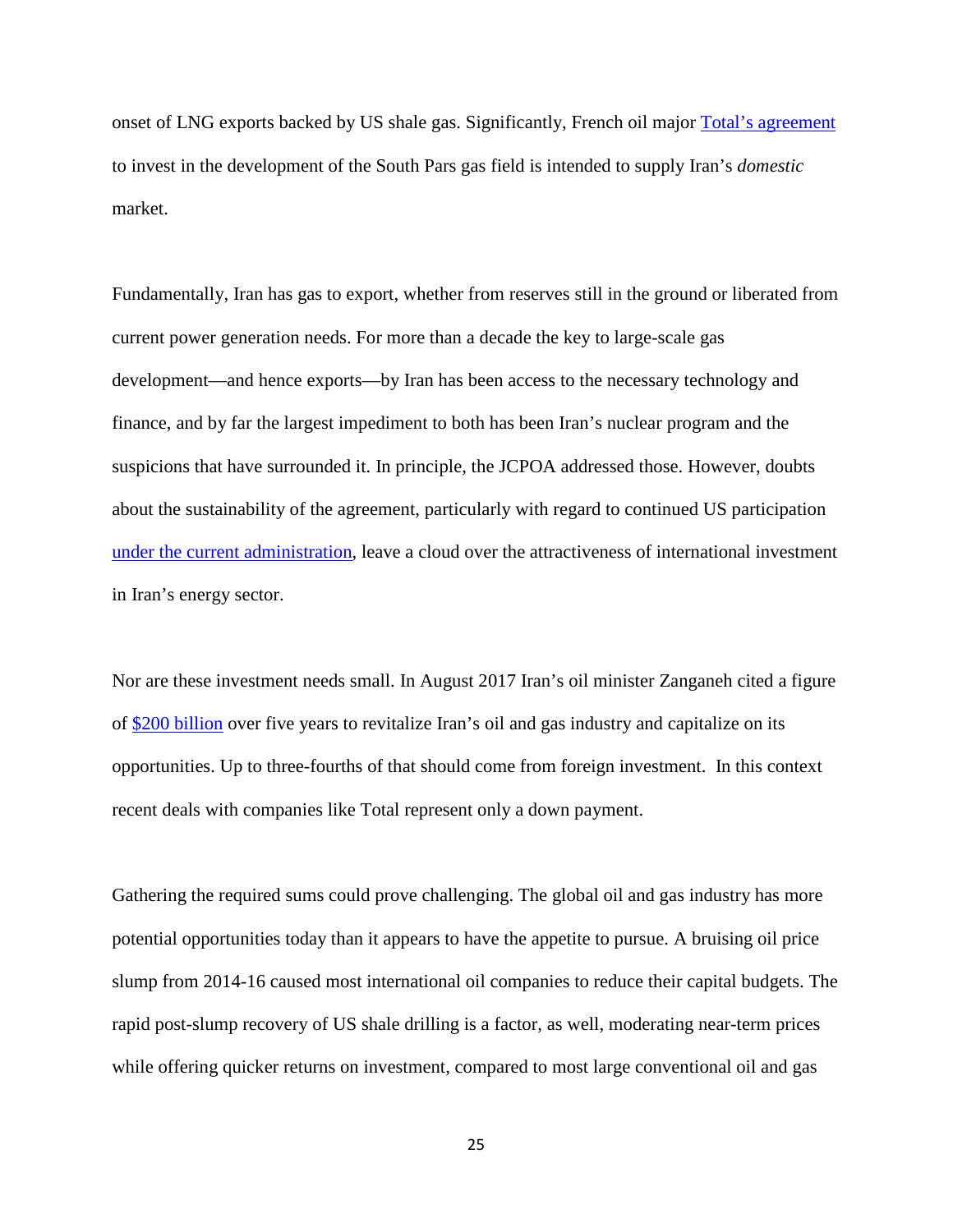projects, such as those on offer in Iran. The result is something of a buyer's market in "upstream" opportunities. That may explain why BP, the 5th largest international oil company by market capitalization, has [opted out](https://www.ft.com/content/b73c0e9e-ce7b-11e6-b8ce-b9c03770f8b1) of investment in Iran at this point.

VII. Comparing the Costs of Iran's Electricity Options

The global energy industry is experiencing change on an enormous scale, particularly when it comes to the shifting future mix of generation that will meet growing demand for electricity. The most recent forecasts from organizations like the International Energy Agency and US Energy Information Administration have increased the share likely to be taken by wind, solar and other renewable energy sources, along with slower but steady growth for natural gas, while moderating their view of the future market share of nuclear power. (See Figure 5.)



Figure 5: Renewables and Gas Lead World Electrical Capacity Growth

Source: IEA World Energy Outlook 2017

These shifts reflect sharp changes in conventional wisdom since the middle of the last decade. Notions of "peak oil" and its corollary , "peak gas", have wilted under a wave of production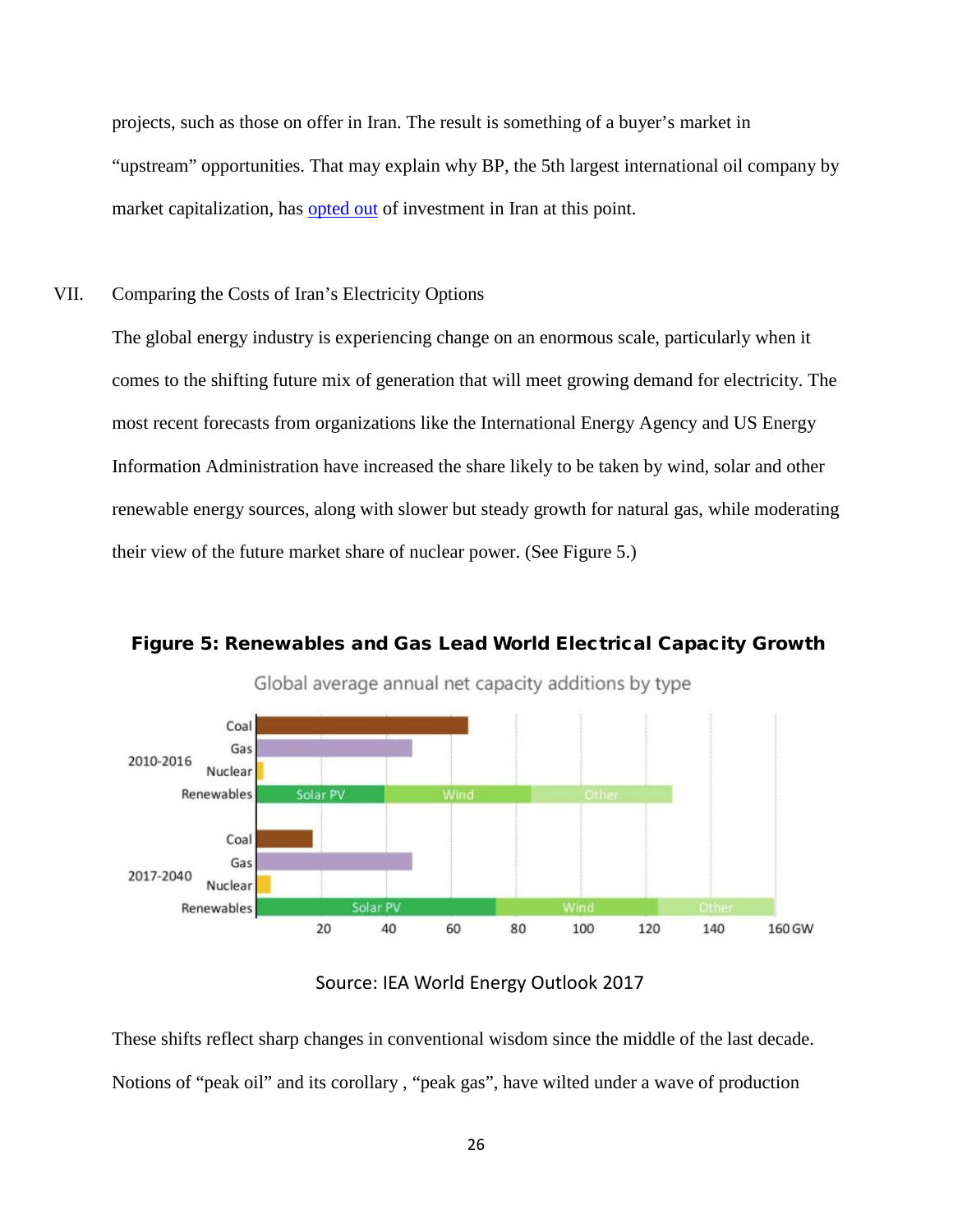from conventional and non-conventional oil and gas resources, depressing prices and instilling a new sense of abundance. Meanwhile, renewables seemed likely to remain expensive well into the future have become competitive with conventional power plants, at least where the resources they tap are plentiful.

By contrast, after the recent cancellation of a flagship nuclear power project in South Caroline, the expected US "nuclear renaissance" has dwindled to a pair of reactors under construction in Georgia. Projects in France, Finland and the UK have experienced severe cost and schedule over-runs, while Germany is abandoning nuclear power even as its [policy of "Energiewende"](http://www.dw.com/en/germanys-nuclear-phase-out-explained/a-39171204) literally "energy turn"— seeks to reduce GHG emissions by increasing the share of wind and solar power.

The result of these developments has been a surprising rearrangement of the relative cost of the main electric generation options. The "gold standard" for comparing the economics of these technologies is the "levelized cost of energy", or LCOE. It takes into account the differences among power sources with low capital but high lifetime fuel costs, and others with high capital costs but low or even essentially zero fuel expenses, along with differences in the timing of construction or installation.

Figure x below depicts ranges of LCOEs in US dollars per MWh for a broad array of generating technologies on a consistent set of assumptions concerning fuel prices, interest rates, and policies—in this case in the absence of technology-specific subsidies such as the tax credits or "feed-in tariffs" that renewables have enjoyed in a number of markets. The analysis was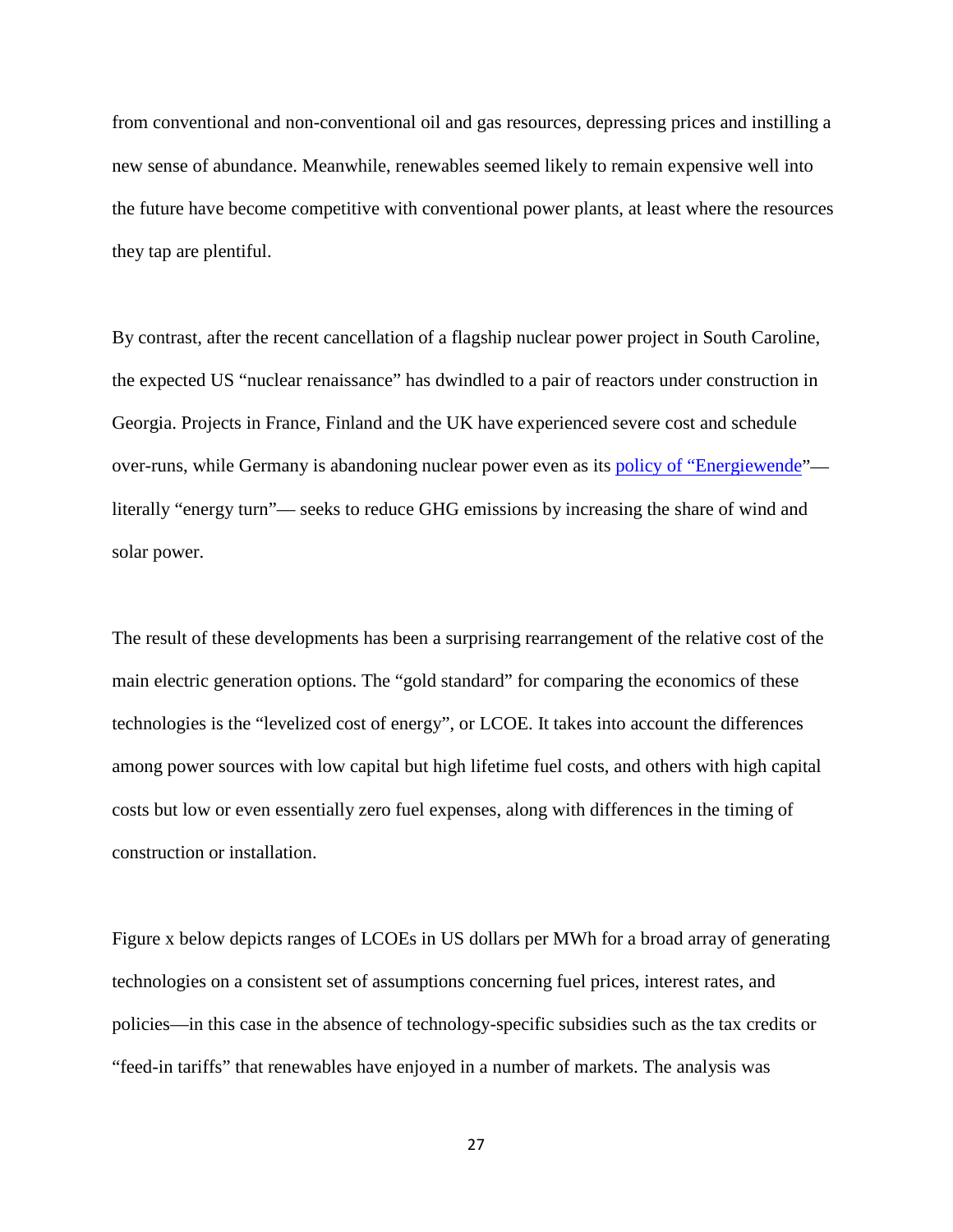performed by Lazard in 2016. The range bars for solar PV, gas combined cycle, and nuclear

power have been highlighted for clarity.



Source: Lazard "Levelized Cost of Energy Analysis - Version 10.0"

As shown here both NGCC (gas combined cycle) and utility-scale solar power appear to be considerably cheaper than nuclear power in the absence of subsidies, even without considering local factors like Iran's abundant sunshine and effective natural gas prices much lower than the US prices on which this analysis was based.

The analysis is also sensitive to the cost of capital. With [inflation as high](https://tradingeconomics.com/iran/forecast) as in Iran, and high interest rates, capital-intensive projects that require investment over a period of years, such as nuclear power plants, would see their LCOE shift to the right (higher). That would accentuate the economic advantage of solar arrays that are built in a factory and can be installed onsite fairly quickly.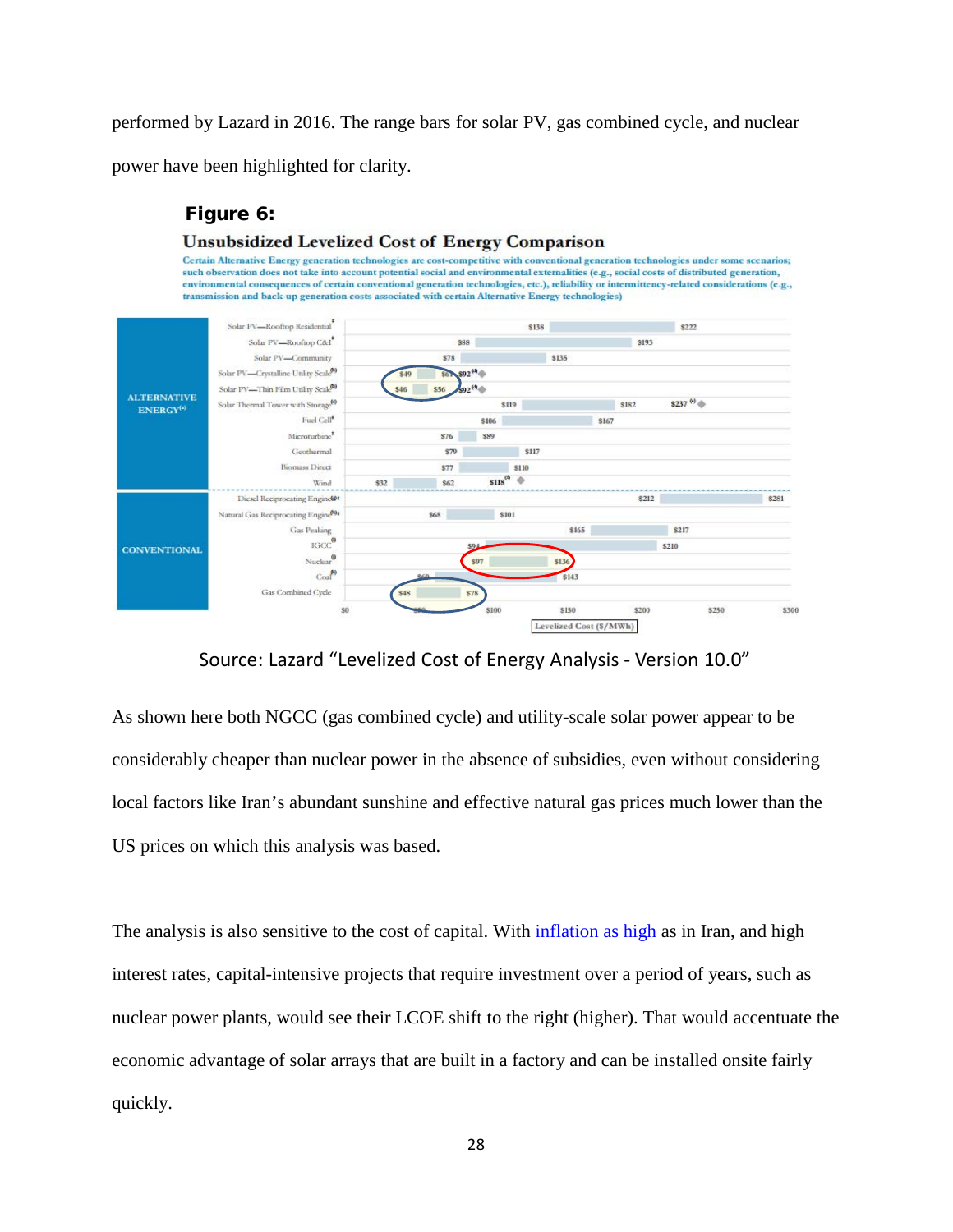Recent solar power bids in Saudi Arabia, coming in below the LCOE range at an effective price less than \$20/MWh, suggest how much solar prices have fallen just in the last two years. It also highlights the advantage of regions with very high annual "insolation" or solar intensity

In addition to the helpful decline in the cost of solar power, the deployment of renewables in Iran benefits from policies instituted by the government to promote it, directly and indirectly. These include a <u>five-year feed-in-tariff</u> (FIT), paying solar developers an above-market rate for their electricity production, equivalent to \$0.15 per kilowatt-hour (kWh).

Another policy advancing renewables less directly is the [legislated privatization](https://financialtribune.com/articles/energy/81327/iran-govt-divesting-stake-in-thermal-power-plants) of Iran's stateowned generators. The government aims to increase private ownership of the power sector from the current 60% to 80%, while increasing annual renewable energy installation to 1,000 MW. With few of Iran's utility customer paying enough for electricity to cover the cost of generating it, renewables could become the most profitable generating assets, as long as the FIT remains in place.

# VIII. Conclusions

Iran's energy economy is fueled by a few crucial inputs and driven to meet a relatively small set of needs. On the supply side of this ledger, the hydrocarbon resources within its territory are abundant and, in the case of natural gas, unsurpassed. On the demand side, the country's economy requires rising energy production to provide export revenue, sustain GDP growth, and meet the needs of consumers. Increasingly, the energy supplied within the country must be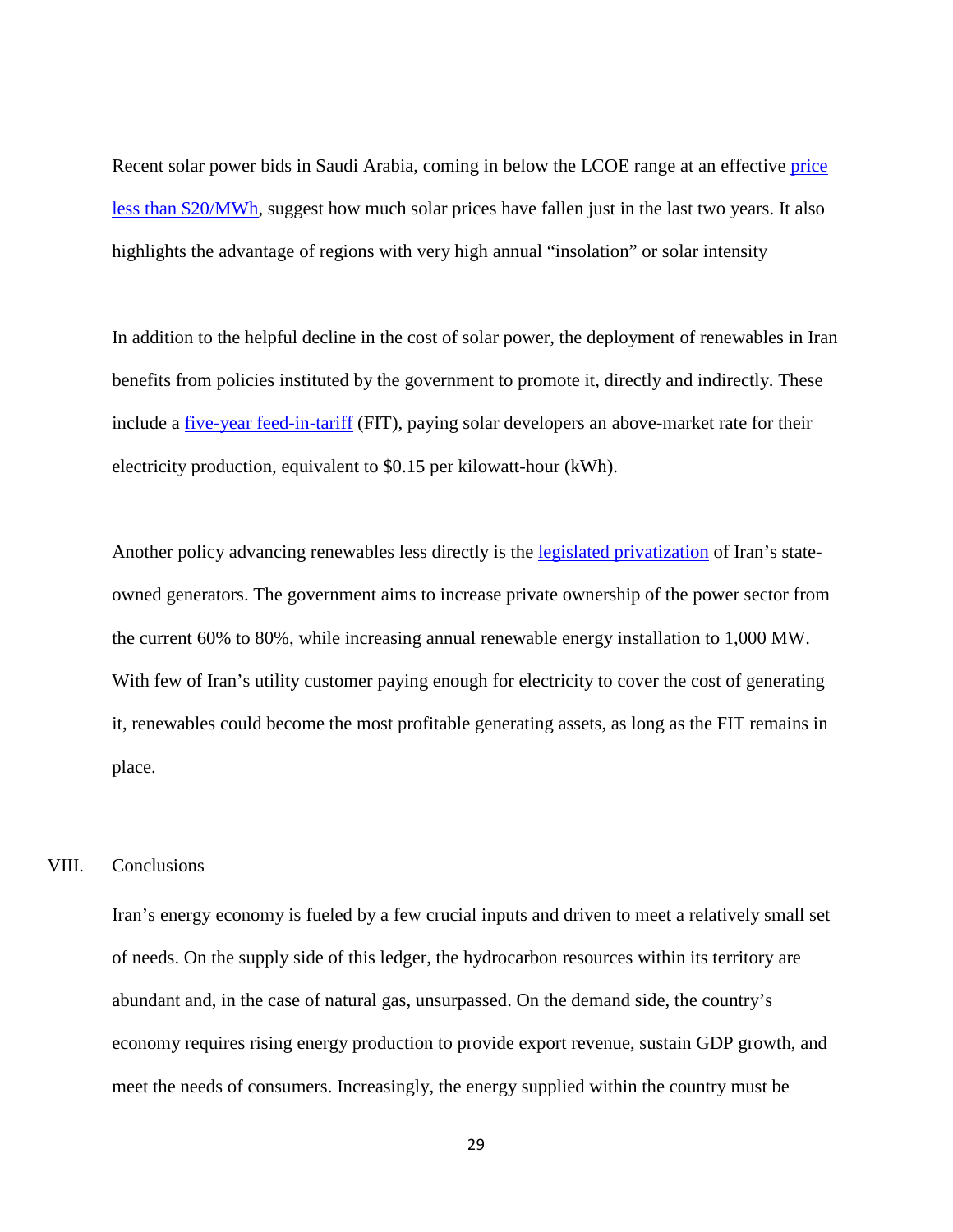cleaner, both to reduce endemic urban air pollution and to meet the commitments Iran made under the Paris climate agreement.

However, when it comes to the other crucial input to the energy sector, the investment needed to develop Iran's resources and convert them into usable domestic energy or exportable goods, the industry is capital-constrained. That is not unusual when the government owns the oil and gas reserves, pipelines, refineries, and export facilities, as well as deciding how the significant cash flows generated by oil exports will be spent. Funds that in a publicly traded oil company would be reinvested in future production are often diverted to other purposes for which the government needs cash.

This explains why, despite external oil sales of around \$36 [billion in 2016,](https://www.statista.com/statistics/223231/opec-net-oil-export-revenue-streams-by-country/) Iran must seek foreign investors to participate in the continued exploitation of its share of the massive South Pars gas field and the revitalization of its oil fields. It also explains why the sanctions imposed by the UN and US were effective in coercing Iran into the negotiations that led to the Joint Comprehensive Plan of Action on its nuclear program.

If the goal of Iran's energy sector is to produce as much energy as affordably possible for the growth of its domestic economy and energy exports, then the country's government appears to have better, more cost-effective options available than to spend scarce capital on a robust buildout of nuclear power plants and fuel enrichment.